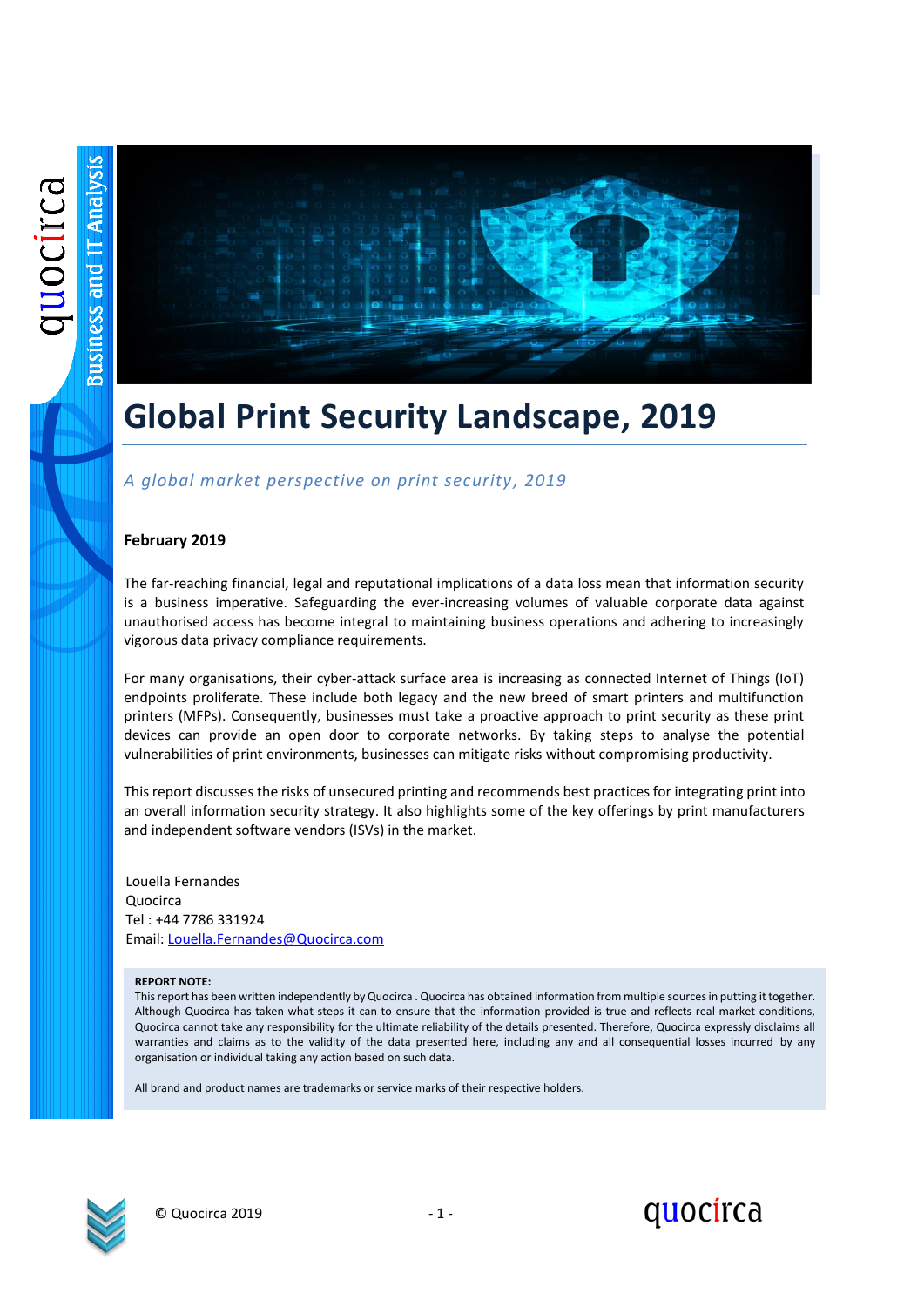### Contents

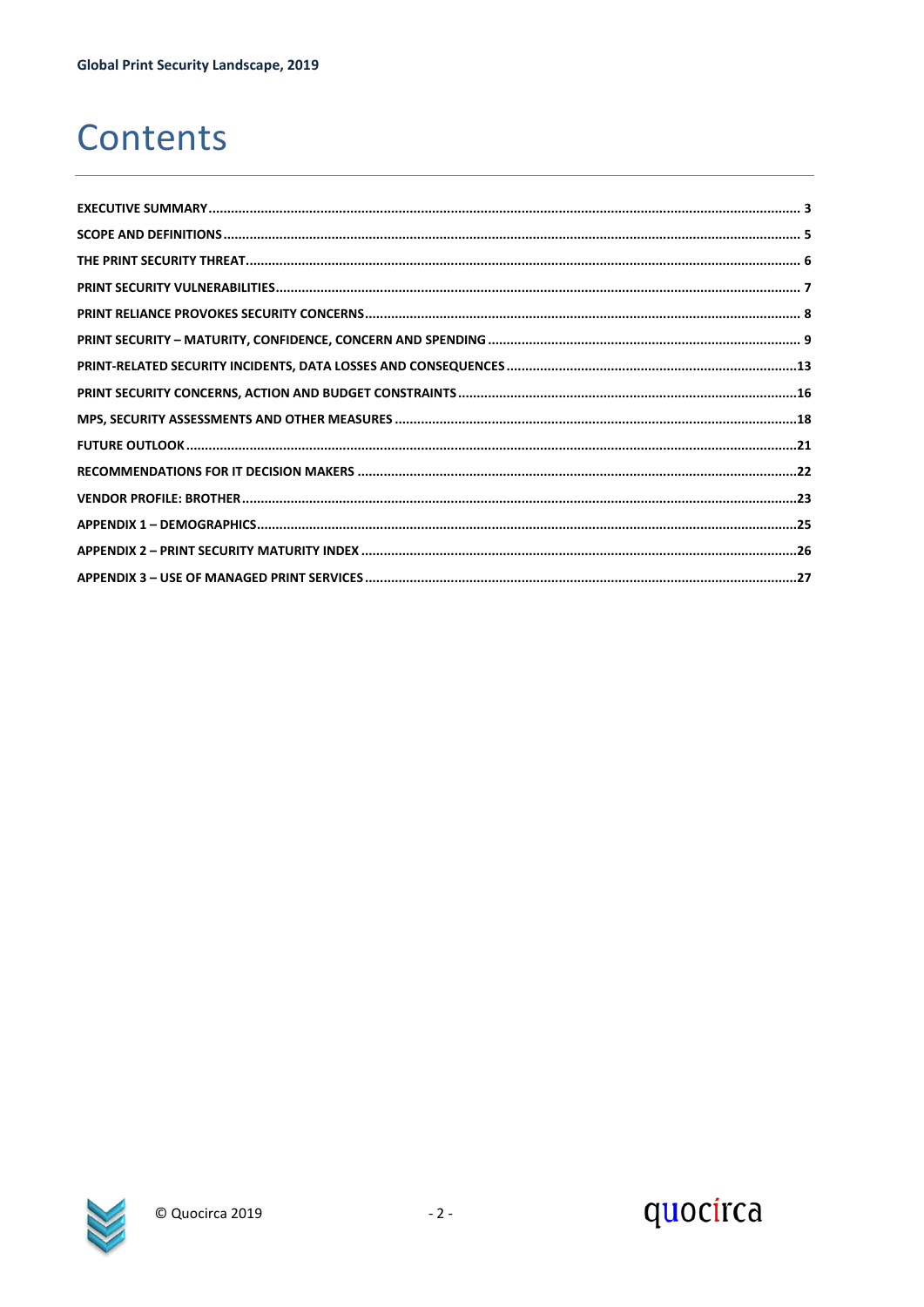### <span id="page-2-0"></span>Executive summary

Data breaches are rarely out of the headlines and compliance pressure, such as the introduction of GDPR, means security remains high on the corporate agenda. Cyber threats and data breaches are no longer the sole domain of the IT department, they must be considered at board level as the repercussions are simply too big to ignore. Businesses of all sizes are potentially exposed to reputational, legal and financial losses as the result of cyber attacks. Due to the increasing sophistication of attacks and the emergence of insider threats, businesses face a battleground to balance business productivity with the need for privacy and security. One area of the IT environment which is often overlooked is the print infrastructure. The majority of organisations rely on print to support business-critical processes, meaning it can be the gateway to valuable, confidential and sensitive information.

Quocirca's Print Security 2019 report discusses how print security is becoming a greater concern to businesses with 59% reporting a print-related data loss in the past year. With only 27% classed as print security leaders, it is imperative that businesses become more print security conscious, particularly as they look to close the paper to digital gap in their business processes. This ultimately requires print security to move higher on the C-level agenda.

In response, print manufacturers are elevating awareness of print security risks. Today most offer a diverse range of product offerings encompassing built in hardware security, print security solutions and comprehensive security and risk assessments.

HP has cemented its lead as a visionary for print security, driving industry standards and offering one of the most comprehensive hardware, software and services portfolios. Nevertheless, most competitors are hot on their heels in developing their print security propositions. Leading players are moving to a secure-by-design approach, where security is built in from the ground up on new hardware.

What is setting the leaders apart in the market is their investment in security services such as assessments, monitoring and analytics. As the threat landscape becomes more sophisticated, machine intelligence will be key in being able to respond to or predict threats. This will enable an organisation to enhance their print security posture and mitigate potential risks.

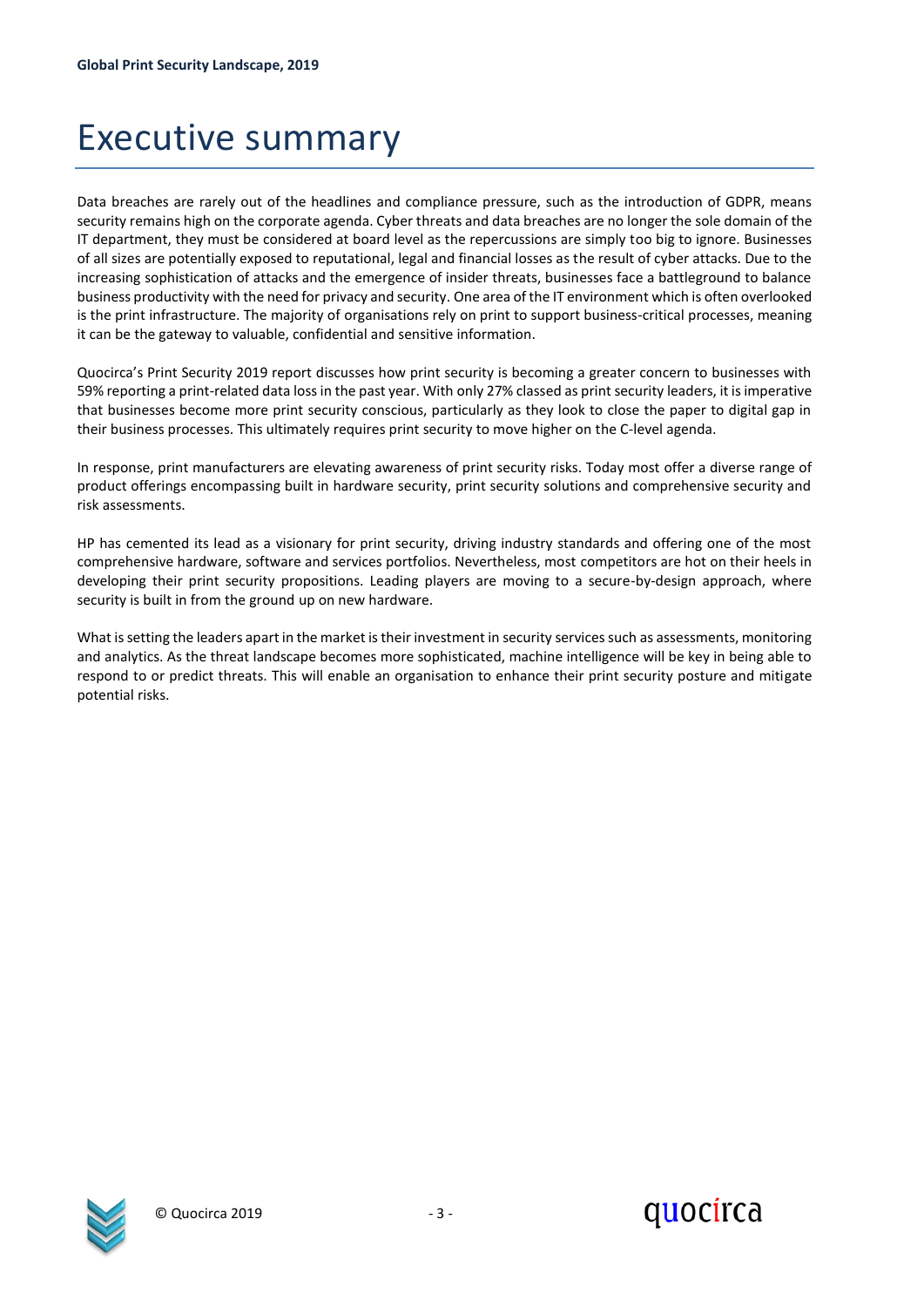### **Key findings:**

- **Businesses remain reliant on printing.** Print will continue to play an on-going role in the business processes of most US and European organisations. 87% expect print to still be important in two years' time compared to 91% today.
- **The dependence on print creates risk.** Print is considered to be one of the top security risks to any organisation. 66% rank print in their top 5 risks, second only to cloud-based services at 69%.
- **Print security maturity varies.** Organisations vary in their capability to ensure the security of their print environment. In Quocirca's Print Security Matrix, 27% were classed as print security leaders, with 17% as laggards and the rest classed as followers. USA had the most leaders at 36%, UK the least at 18%.
- **Businesses are increasing their print security spend.** On average 11% of IT security spending goes on specific print security measures. 77% say print security spending is increasing.
- **Print related data breaches are frequent and costly.** 11% of all security incidents are print related, equating to an average of nine print-related incidents per year. 59% of these lead to data losses, costing an average of £313,000 per-annum to deal with. Other impacts include lost productivity and revenue.
- **The majority are concerned about malware attacks.** There is a perception gap where security risks are concerned. The top perceived security risk is malware, rated as the highest concern by 70%. However, when it comes to actual incidents, the most likely cause is the accidental actions of internal users, which are involved in 32% of incidents.
- **The use of a managed print service (MPS) leads to improved print security.** Overall 62% of organisations are using an MPS to gain access to print management and security skills which are often lacking in-house. This figure rises to 76% for print security leaders (as measured by Quocirca's index) compared with just 44% for the laggards.
- **Most organisations have conducted a print security assessment.** Overall, 70% have carried out an assessment, although only 18% have conducted these in-house. For the rest they are conducted by third parties such as MPS providers or managed security service providers (MSSP).
- **The use of print-specific security measures varies.** Overall, 51% have a formal print security policy, 48% apply regular firmware updates, 40% use pull printing, 37% use secure mobile printing and 36% third-party device testing.

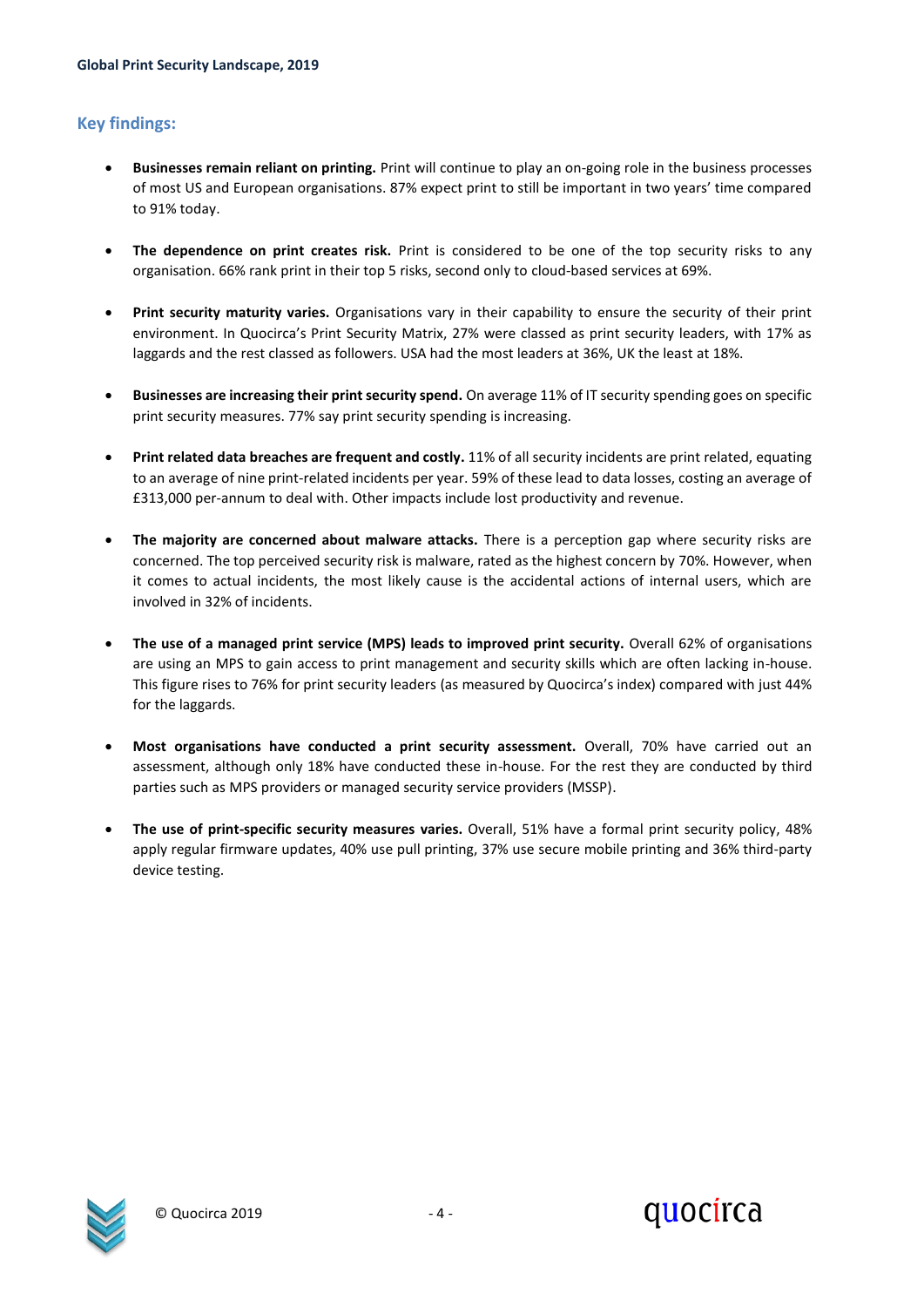## <span id="page-4-0"></span>Scope and definitions

This paper examines the security challenges of operating an unmanaged and insecure print infrastructure. It draws on research carried out by Quocirca amongst 250 enterprises in the UK, France, Germany and the US in December 2018. Alongside the primary research, key vendors in the market participated to provide details of their security offerings.

The print security market is characterised broadly as follows:

- **Hardware vendors.** All the major vendors, including Canon, HP, Kyocera, Konica Minolta, Lexmark, Ricoh, Sharp and Xerox offer comprehensive portfolios that include built-in hardware security features, access control software and third-party vendor agnostic pull-printing. Some vendors also offer security assessment services either independently or as part of their MPS offerings.
- **Third-party ISVs.** A range of ISVs offer secure print solutions including (but not limited to) Nuance, EveryonePrint, Papercut, Pharos, Print Audit, Ringdale and Y Soft.
- **Data loss prevention**. Although vendors in this space are not strictly operating in the print security market, Quocirca believes the capabilities they offer to printing documents based on content analysis offers a higher level of security.

The following vendors participated in this study:

- Hardware vendors: Brother, Canon, HP, Lexmark, Ricoh and Xerox.
- Third-party ISVs: EveryonePrint, Ringdale, Y Soft.

Each vendor was requested to complete a written submission detailing its strategy, capabilities and customer references to capture key facts and figures.

The following definitions are used through the course of this report:

- **MFP:** an MFP (multi-function printer, or sometimes product or peripheral), multifunctional, all-in-one (AIO), or multifunction device (MFD) combines print, copy, scan and fax functionality. MFPs offer advanced features such as scan-to-email, scan-to-network destinations and are often based on an embedded software platform. This allows software developers to build integrated solutions for MFP devices.
- **Pull Printing:** pull printing functionality allows a document to be released only upon user authentication using methods such as proximity/magnetic/smart cards or biometric recognition. Users submit jobs to designated pull-printing queues and jobs are moved from the pull-printing queue to the dedicated print queue. Requiring the user's presence at the printer in order to collect print jobs reduces print waste without imposing accounting limits.
- **Managed Print Service (MPS):** This is the outsourcing of the print infrastructure through a process of assessment, optimisation and ongoing management. MPS comes in many forms, from entry level packages that wrap hardware, service and supplies based on a cost-per-page contract to more sophisticated enterprise engagements that include document workflow, change and continuous management, based on stringent service level agreements.

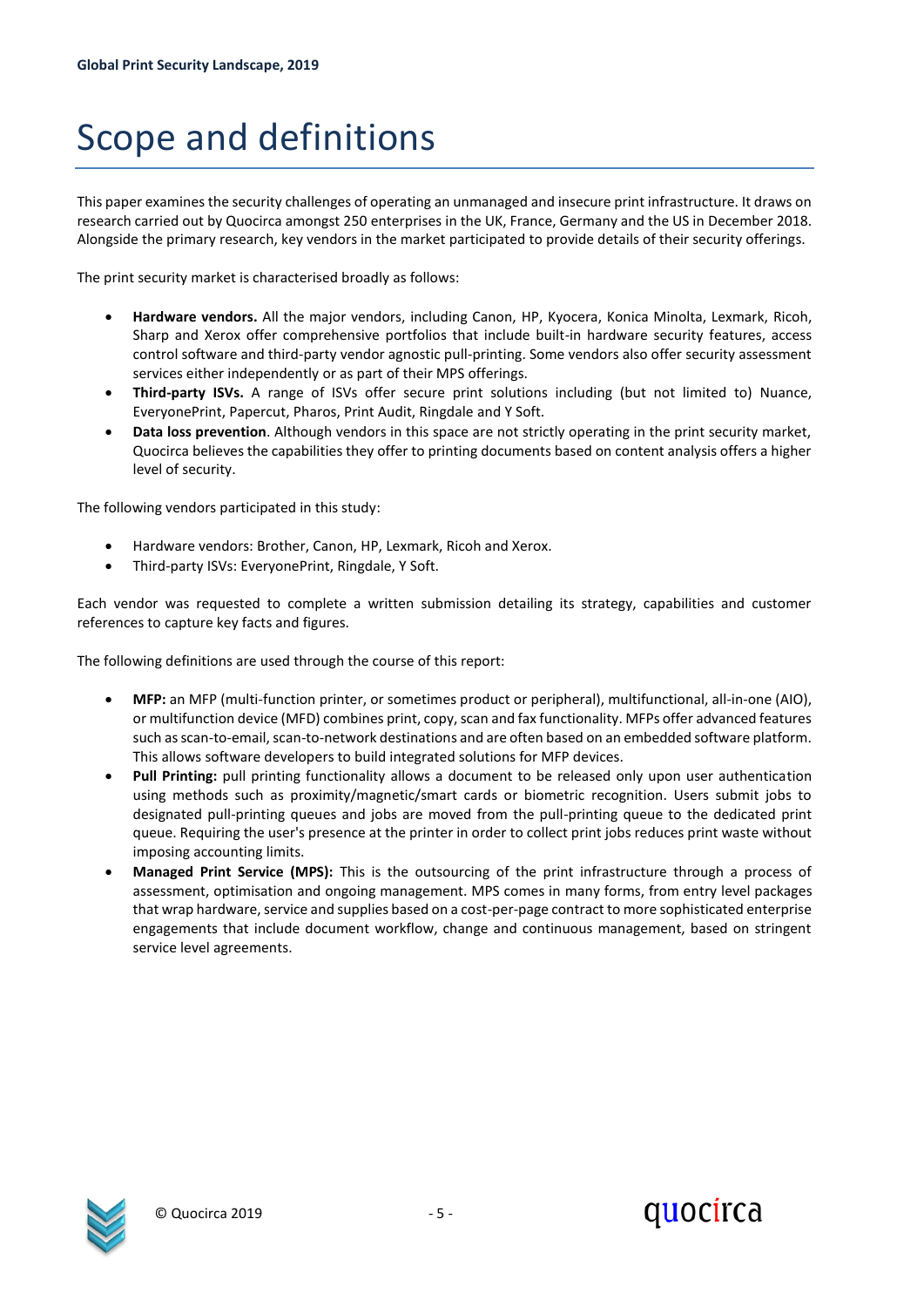## <span id="page-5-0"></span>The print security threat

The continuing digitisation of business processes may prompt expectations of the demise of paper and printing in the workplace. Such views are misplaced. Quocirca's research consistently shows that businesses remain dependent on print to support business activities. However, the way print is being used, managed and integrated into business processes is changing. Alongside this are growing concerns about the security threats that arise from continued reliance on printing. There are two broad areas of threats: those posed by the documents that print devices produce; and the vulnerability of the print infrastructure itself.

Paper output from printers often includes confidential documents, which can end up in the wrong hands at any point during their lifecycle, for example early on - if left in output trays, or later - if disposed of carelessly. Documents are also a privacy and compliance problem. Instances of documents being sent to the wrong recipient are all too common, especially in sectors like healthcare, where there is still plenty of paper correspondence. Documents destined for printing are also a risk before ink and paper ever meet, as most print devices contain local disk drives to store and queue output.

Although such stored output is one temptation for print infrastructure hackers, it is unlikely to be the primary target. The security threat from print devices is like that of any network-attached device, all of which are increasingly referred to as IoT (Internet of Things) devices. There are three main IoT related threats:

- 1. The device may be used as a network ingress point. In many cases printers may be poorly secured, firmware does not get updated and access credentials are easily compromised, for example because defaults are never changed or because access is shared between multiple administrators.
- 2. Second, sabotaging IoT devices may be an easy way to target and disrupt an organisation's business processes.
- 3. Thirdly, IoT devices, including printers, may be recruited to botnets which are then used to perpetrate distributed-denial-of-service (DDOS) and other attacks that can benefit from access to lots of *free* processing power.

Quocirca's Print Security 2019 market report reveals the key market trends impacting print security in today's everexpanding threat landscape. It highlights the concerns and levels of confidence around print security and the ways these are being addressed. The report covers both European and US-based businesses ranging in size from 250 employees to many tens of thousands across a range of sectors (see appendix 1).

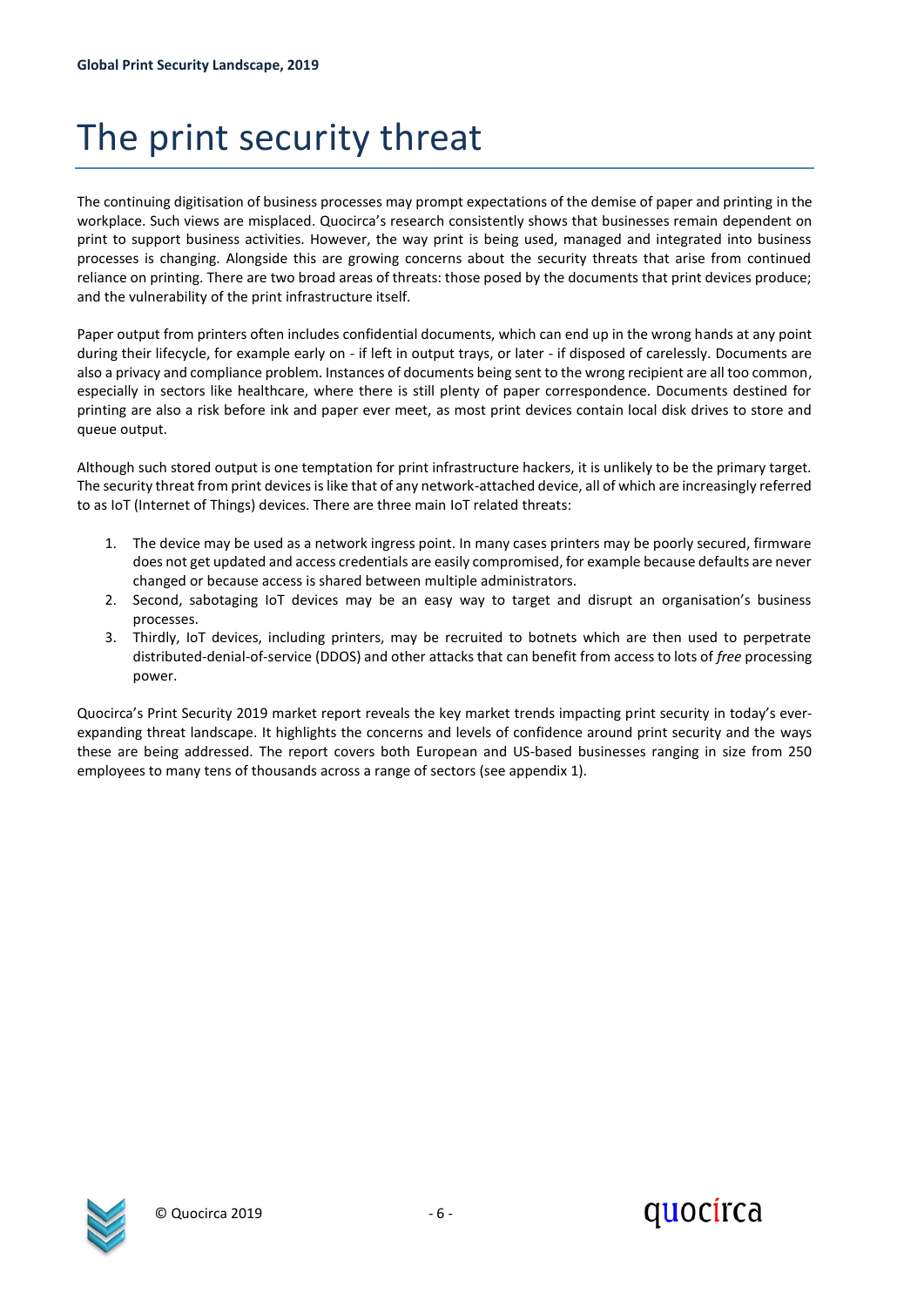### <span id="page-6-0"></span>Print security vulnerabilities

Despite the move to digital communications, many businesses still rely on printing to support key business processes. MFPs are prevalent across businesses of all sizes and as such they are a critical network endpoint that must also be secured. Even behind a firewall, an MFP can be a front door to the network leading to the potential for compromising corporate or customer data.



The potential risks are illustrated in the diagram above. These include:

- **1. Unclaimed output.** Confidential or sensitive information can be collected inadvertently or intentionally by an unauthorised recipient.
- **2. Latent images on hard disk.** All documents whether they are printed, copied, scanned, faxed or stored are processed within the hard disk drive. This can present a risk not only if the device is hacked, but also at the end of life when potentially hard disk data could be recovered.
- **3. Unauthorised access to MFP functions.** If MFP settings and controls are not secure, it is possible to alter and reroute print jobs, open saved copies of documents, or reset the printer to its factory defaults. Potential hackers could also attack print devices to either intercept or download copies of scanned-in documents, emails and user access credentials.
- **4. Network security risk.** Jobs sent to the MFP for printing typically sit unprotected on the server queue. At this stage, the printing queue can be paused and files copied and the queue restarted. In the worst case, a user from the outside can obtain confidential information, or place malware on the device. Open network ports also present a security risk enabling the MFP to be hacked remotely via an internet connection. Printers can therefore be prime targets of denial-of-service (DoS) attacks. Further, if data transmitted to a printer is unencrypted, hackers are potentially able to access this data.

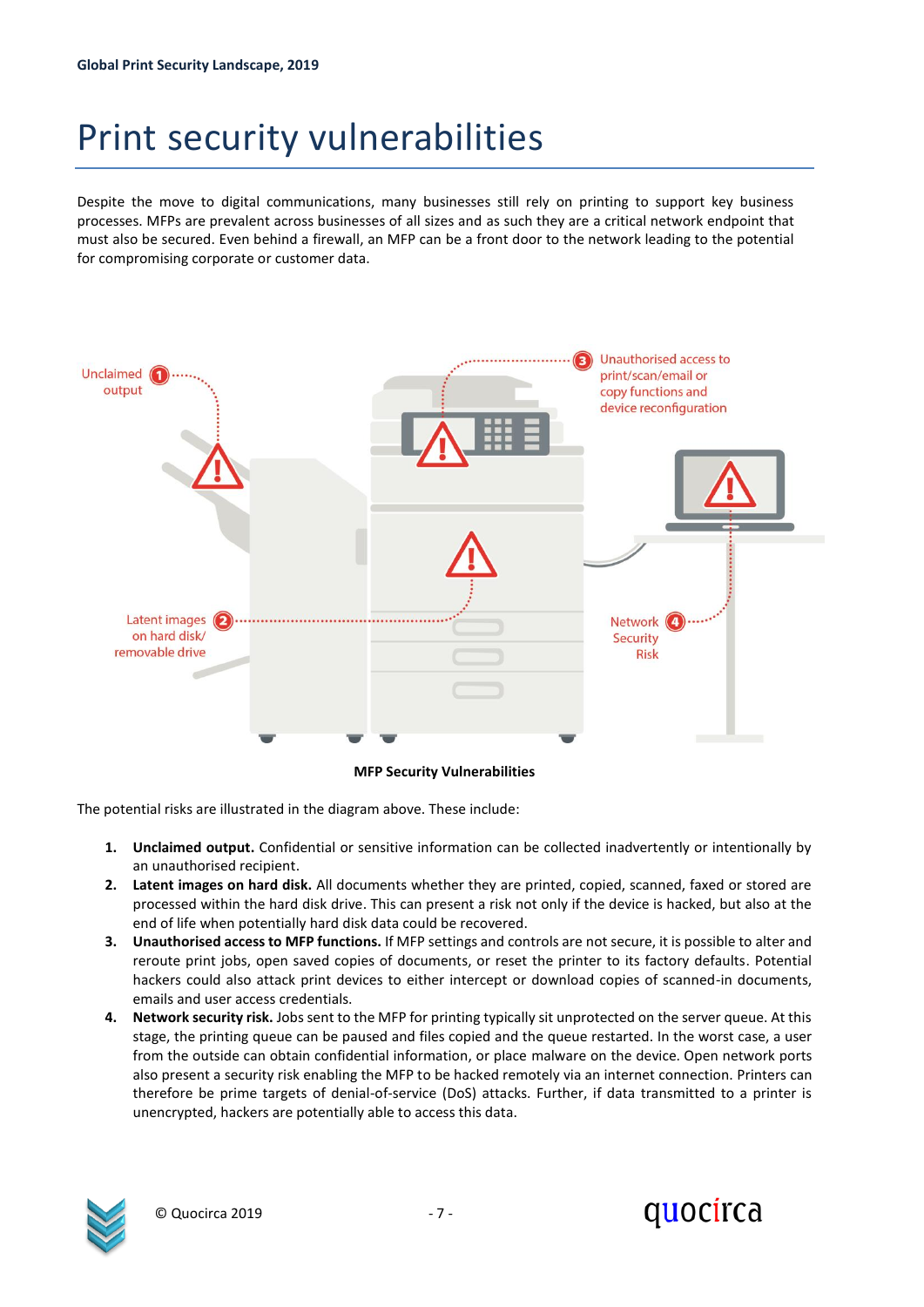## <span id="page-7-0"></span>Print reliance provokes security concerns

Asked to consider the importance of print 91% of respondents indicated it is important today (2018). This only drops to 87% when asked to consider the position in two years' time (2020). There was some variation: 94% of public sector organisations believe print will still be important in 2020, whilst only 84% of industrial organisations say this will be the case; 93% of larger businesses agree, compared to 80% of smaller ones. In no country or sector did the figure drop below 80% either for today or in two years' time.

At one level businesses recognise the ongoing need for print, but at another they reveal concerns about the risks associated with this dependence on print. When asked to consider the risks that may lead to security problems and data breaches in general, the print infrastructure ranks second behind public cloud services (Figure 1), with 66% ranking it in their top five risks compared to 69% for the latter. In professional services, finance and retail, print is the top concern; this is also the case in France and the USA. Whatever the reality of the risks, the perception that print is a security problem has always needed to be addressed and this will remain the case. However, whilst most are aware of the risks associated with print infrastructure, there is plenty of scope for increasing the confidence that these risks can be mitigated.



**Figure 1:** Rating of IT risks that may lead to security breaches (% ranking as a top 5 concern)

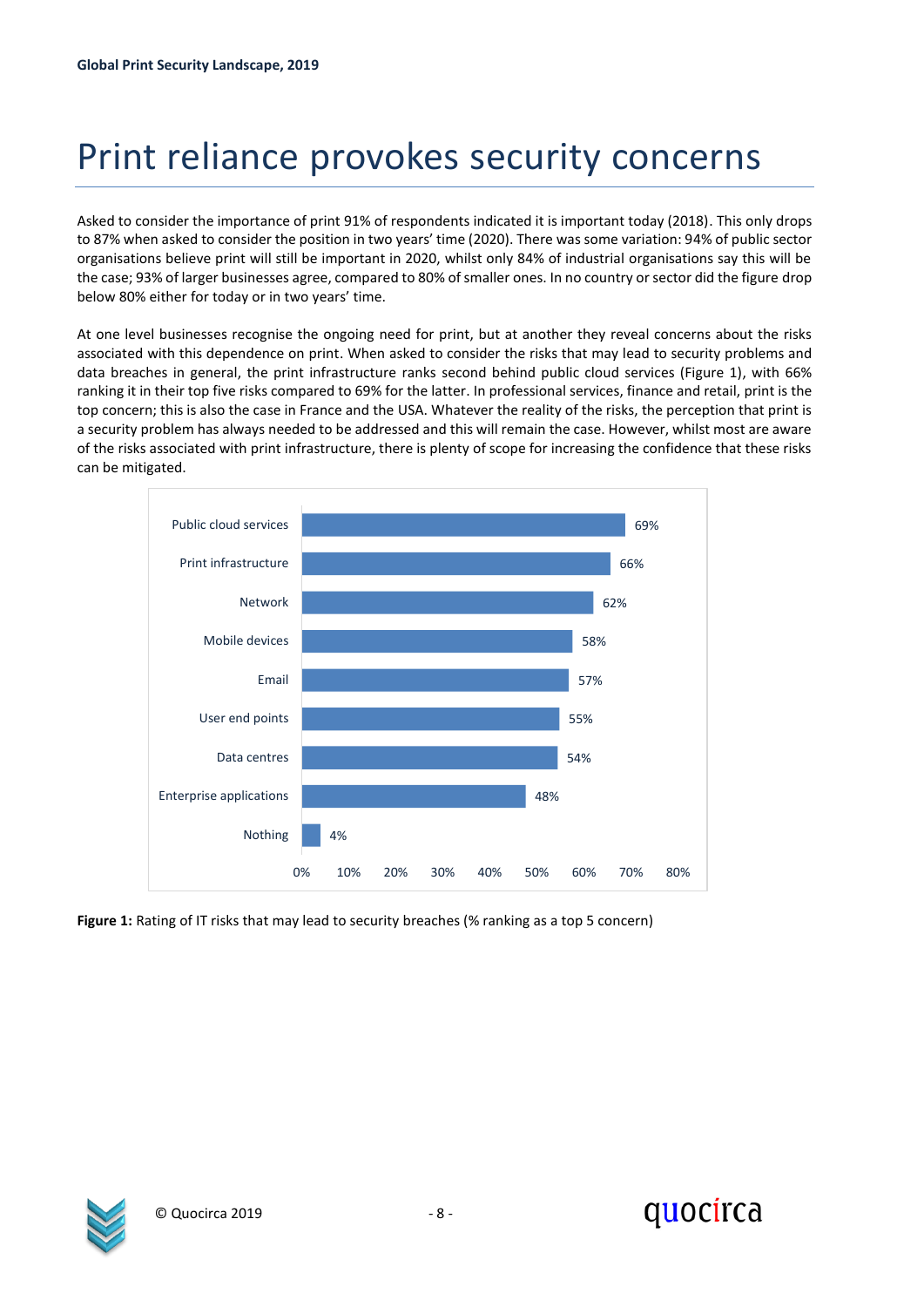## <span id="page-8-0"></span>Print security – maturity, confidence, concern and spending

To assess the impact of effective print security, or a lack of it, it helps to have a measure of print security maturity. Quocirca has designed a print security maturity index for use in this report, the elements of which are defined in appendix 2. The index considers seven factors: the proportion of overall IT security spending that goes on print security; the use of print security assessments; the use of pull printing; having a formal print security policy; secure mobile printing; third party testing of printing devices and printer firmware updates.

Print security maturity index scores were classed as follows (all scores out of 10):

- **Print security leaders** score of 8 or more at the forefront of addressing print security issues, they are often big users of print and suffer the most print-related security incidents. Leaders recognise the threats and the need to mitigate them.
- **Print security followers** score between 5 and 8 may or may not be major print users, aware of the problems, but only partially addressing them.
- **Print security laggards** score of 5 or less in some cases low level users of print and consequently suffered fewer print-related incidents. However, many are just complacent, ignoring the threat from print and likely to suffer the consequences.

Print security maturity varies by country, sector and the size of an organisation (Figure 2). The US has the most leaders, France the most laggards. Retail, which relies on in-store printing and paper dispatch notes for online sales, has the most leaders, finance the least, perhaps because as a sector it has done more to move away from printed communications. Larger organisations lead over smaller ones in line with the expected ongoing importance of print.



**Figure 2**: Quocirca's Print Security Maturity Index



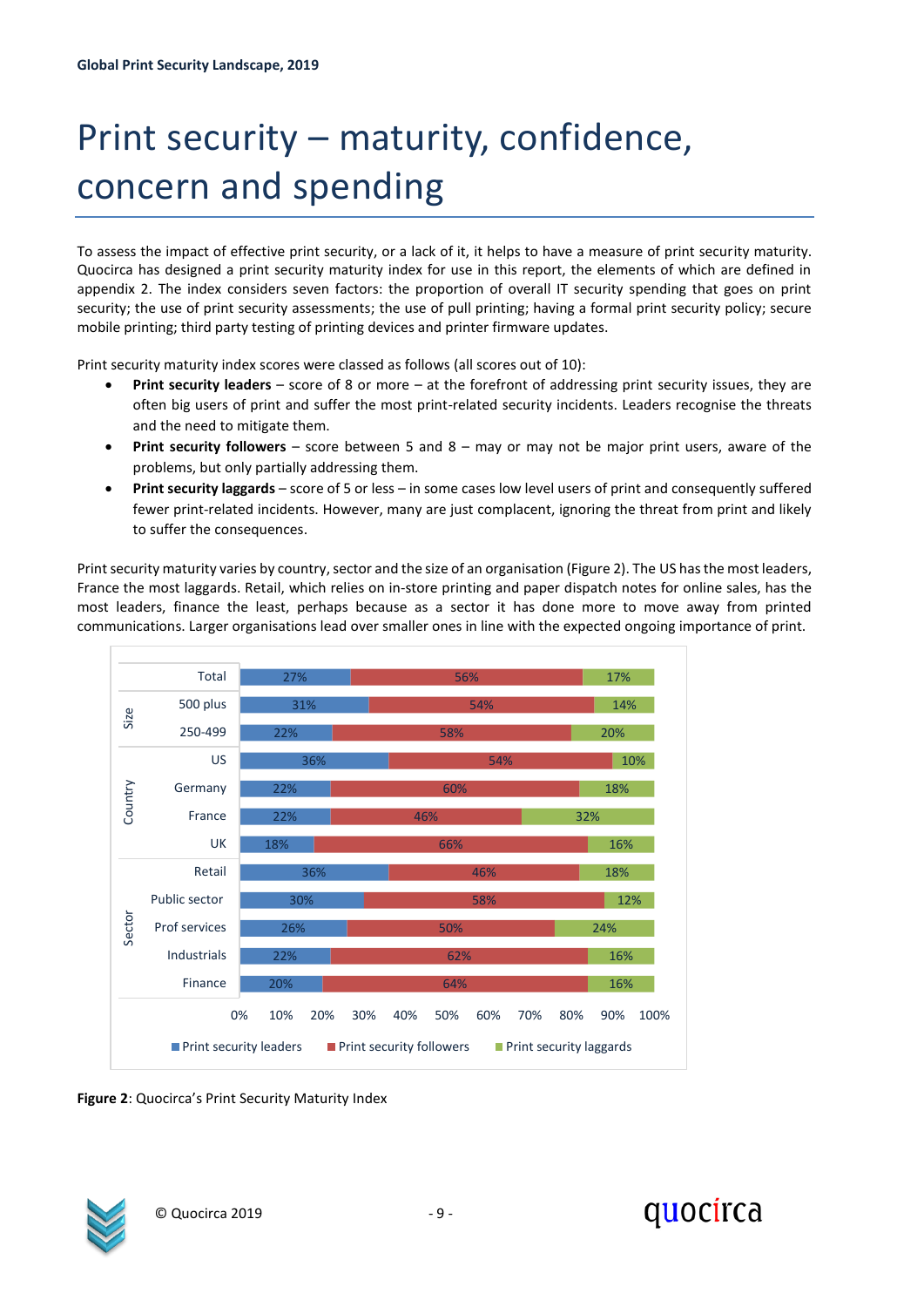Whether leaders or laggards, what print-related risks should organisations be protecting themselves against? Concern about the risk of security breaches and data leaks is high (Figure 3). 73% say they are concerned or very concerned. The figure drops to 46% in Germany and was highest in the US at 80%.



**Figure 3:** Concerns about the risk of print security-related data breaches (% concerned or very concerned)



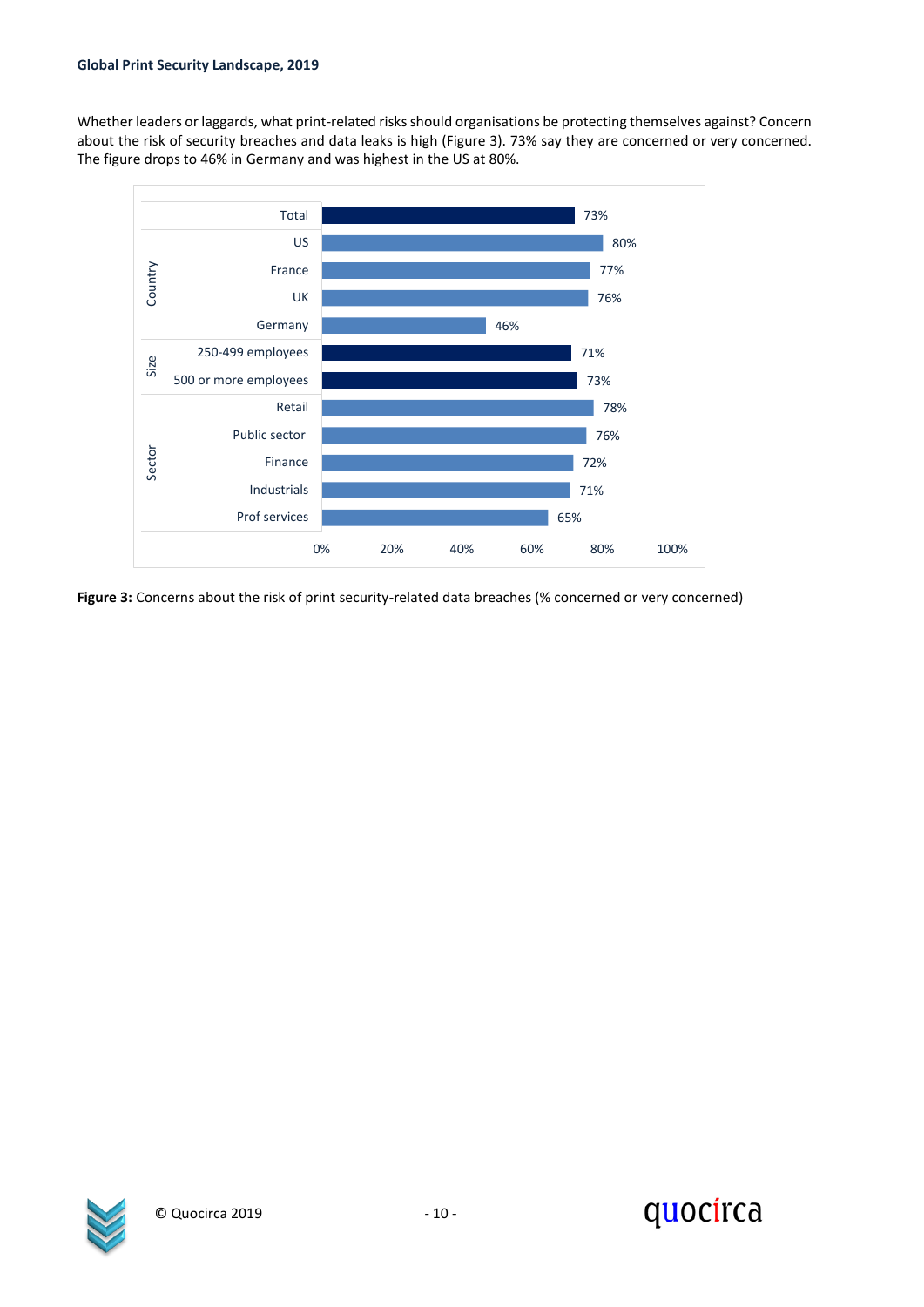#### **Global Print Security Landscape, 2019**

Despite the concern, there is not much confidence that print infrastructure is protected against security breaches and data leaks. Overall just 24% feel highly confident whilst 33% have a low level of confidence (Figure 4). Confidence was highest in the US and lowest in Germany; highest in retail and lowest in professional services. That Germany was lowest with both confidence and concern, may just be indicative of conservative scoring by German respondents.



**Figure 4:** Print security confidence



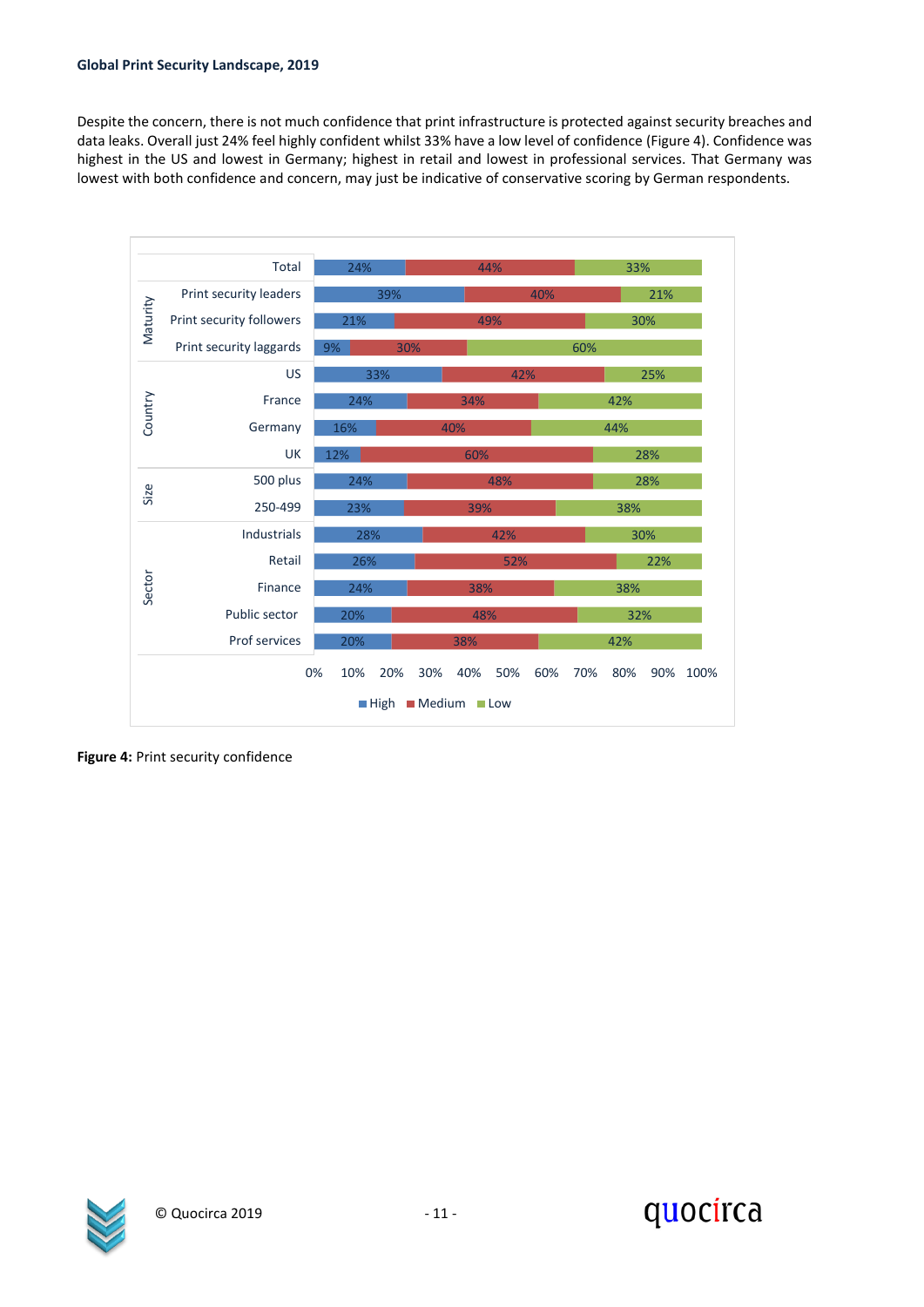One of the measures used to calculate the print security maturity index was the proportion of total IT security budget that was spent specifically on print security. The overall average is 11% (Figure 5). The figure is highest in the public sector (13%) and lowest in professional services (9%). Overall 77% say that absolute print security spend has increased in the last two years, the figure is consistent across most countries and sectors; only 6% say it has decreased (Figure 6).



**Figure 5:** Annual print security spend as a % of IT security spending and print spending



**Figure 6:** Change in print security spend over the last two years

Maturity, confidence, concern and spending are not just down to perception about the risks to print infrastructure, some of it is down to the incidents experienced and how well they have been dealt with.



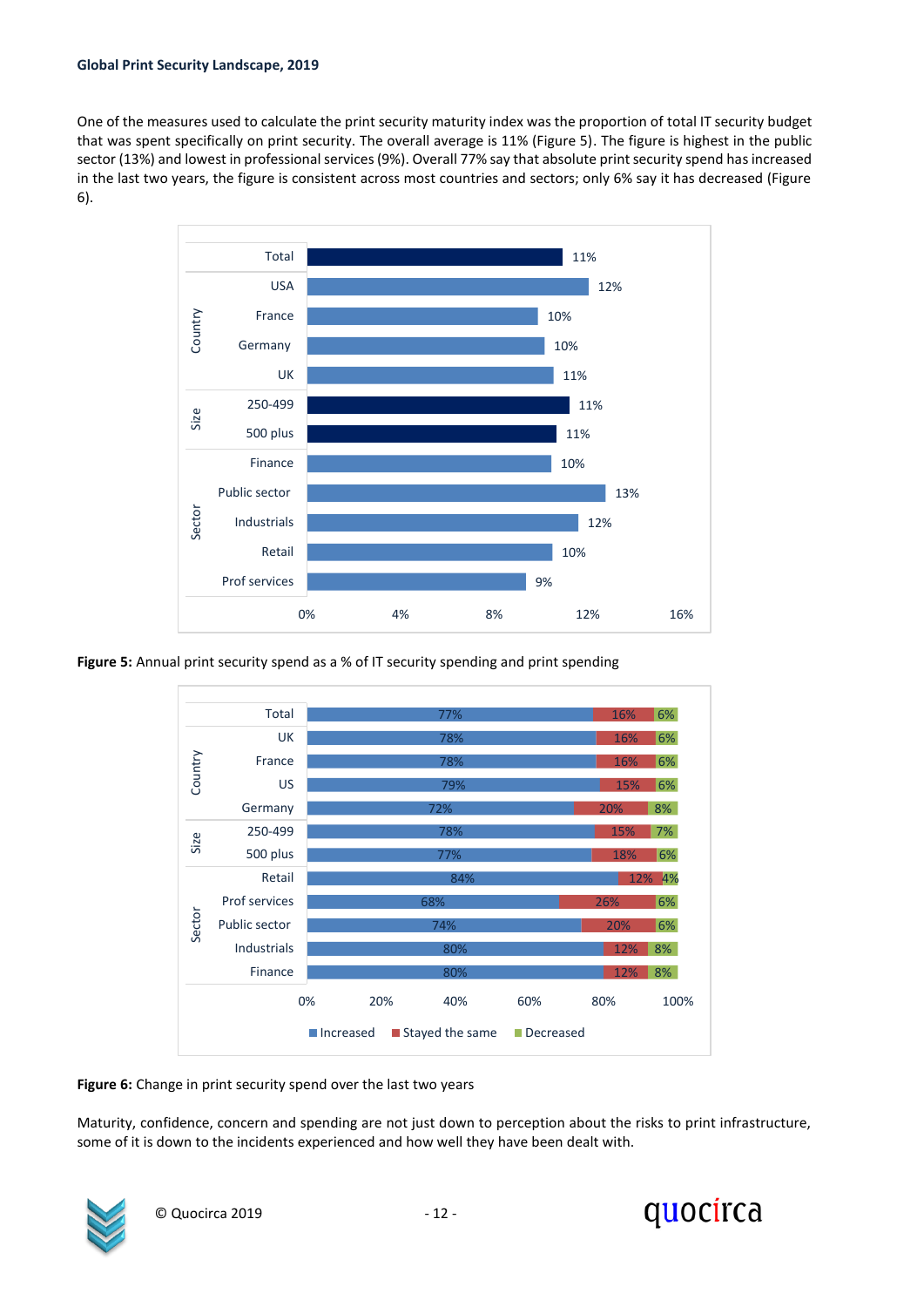## <span id="page-12-0"></span>Print-related security incidents, data losses and consequences

Print-related IT security incidents are frequent and costly. Overall respondents estimate that 11% of all IT security incidents in the last 12 months have been print-related. This might sound high, however many will have taken into consideration printed information falling into the wrong hands as well as attacks on printers themselves. For the average organisation this amounts to nine incidents during the previous year. Both figures are highest in the USA (14% and 11 incidents) and in finance (15% and 11.5 incidents). In finance, this may be related to the sector's magnetism for attackers viz. it suffers the most attacks overall and therefore the most on printers.

Print security maturity itself does not reduce the number of attacks on print (Figure 7). The most mature suffer the greatest number of incidents. So, print security maturity is more likely to be a response to the threat - an organisation more reliant on print takes security of the print environment more seriously. There are, of course, plenty of exceptions. Just because an organisation is more targeted and suffers more incidents, it does not mean it suffers more severe consequences, if it is mature enough to deal with them.



**Figure 7**: Print security incidents as a proportion of total security incidents by print security maturity



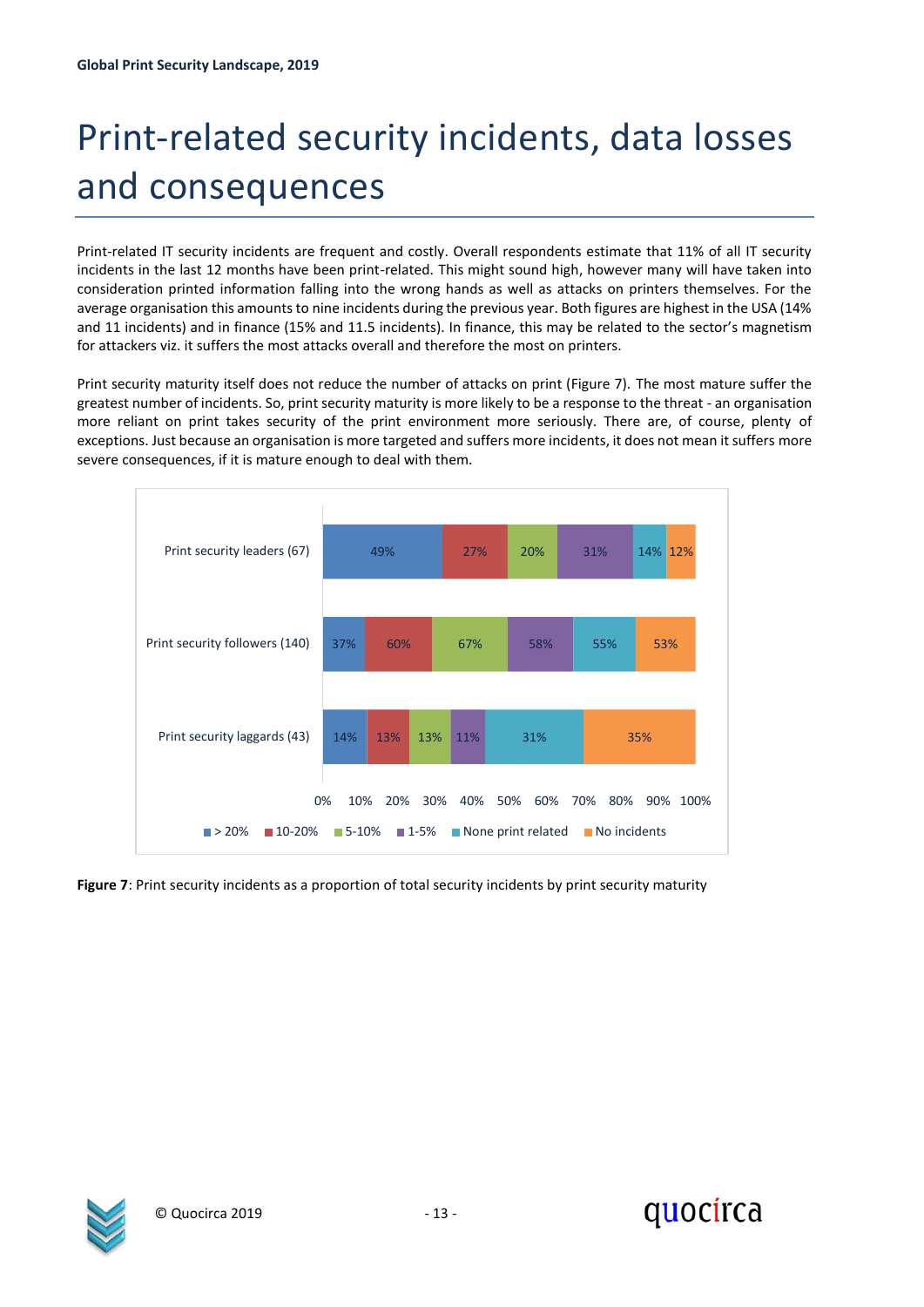Overall, 59% say that in the past 12 months at least one print-related security incident has led to a data loss, rising to 70% in retail, 66% in finance and 64% in the USA (Figure 8).



**Figure 8**: Print-related data loss incidents the past 12 months

Retail has had a lot of well-publicised breaches of customer data in recent years. Dealing with these data losses is estimated to cost an average £313,000 per annum (Figure 9). This is higher in more regulated Europe (£400,753) than in the USA (£199,805).



**Figure 9:** Average cost of a print related data loss (sample size = 148 organisations that suffered a data loss)



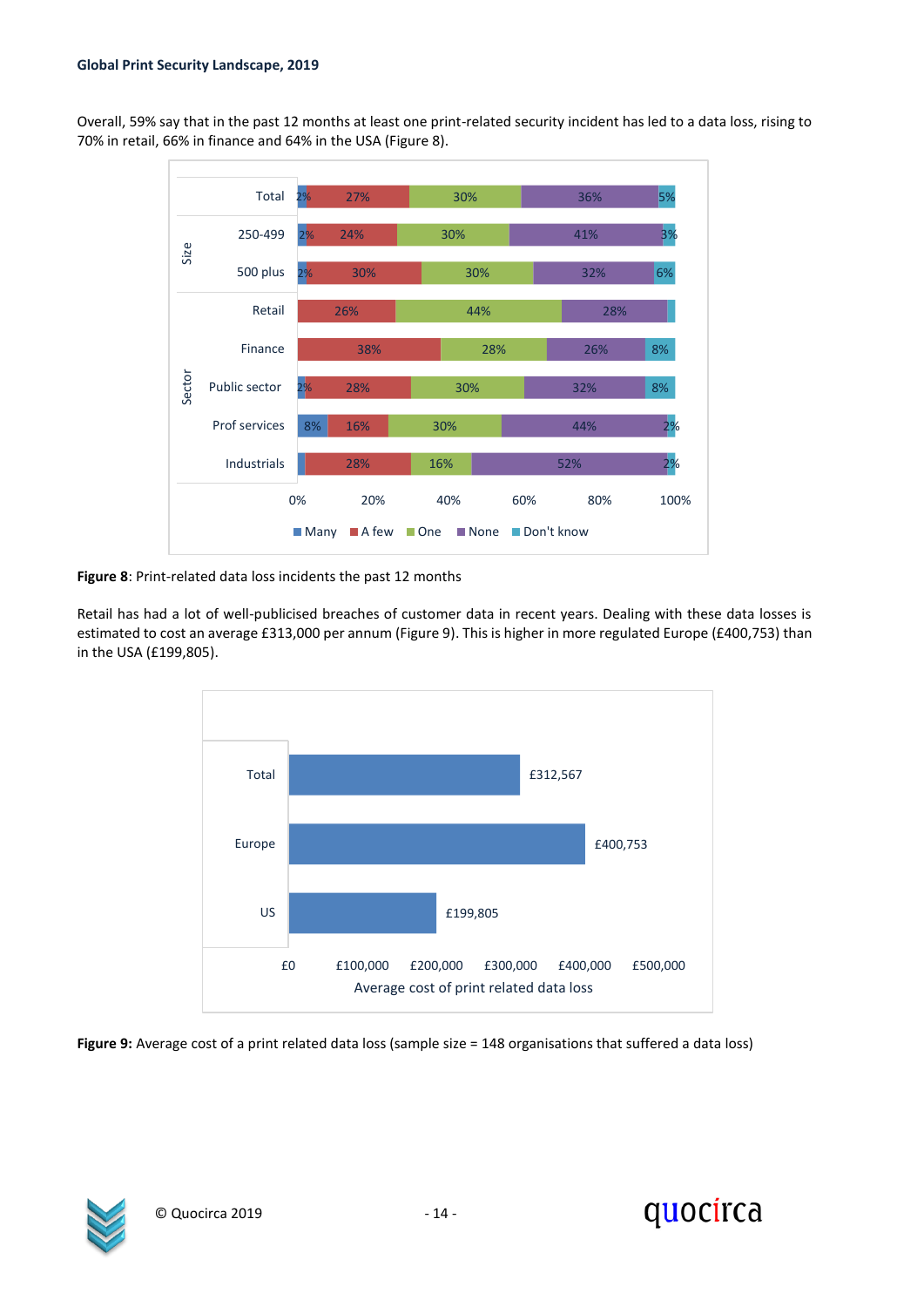The consequences are not just financial, but also include lost productivity, lost business and revenue (Figure 10). Business-critical processes, such as loan applications and those still using paper documents which need signatures, all rely on printing and can be impacted by print security incidents. Processes may have to be temporarily stopped if a data breach has occurred or the process has been sabotaged. On average it is reported to take 4.4 days to recover from an incident, the figure is highest in finance (5.8) days, which has the most print-related data incidents and losses to deal with.



### **Figure 10:** Consequences of print-related data losses

Overall 24% of respondents say there have been fines and legal costs associated with data leaks. Not all such incidents attract the attention of regulators, but there is concern that they could.

Acrossthe board there is one regulation which is being taken into consideration more than any other – the EU General Data Protection Regulation (GDPR). 40% take GDPR into account when planning print investments. This is even higher than average in the USA (42%), where many multinationals rely on European trade. Additionally, many expect GDPR to be a harbinger for more stringent data protection regulations worldwide.

Only in France is another regulation, the Institute of Electrical and Electronics Engineers security regulation IEEE 2600, considered more often (by 30%) than GDPR (just 20%) when making print investments.



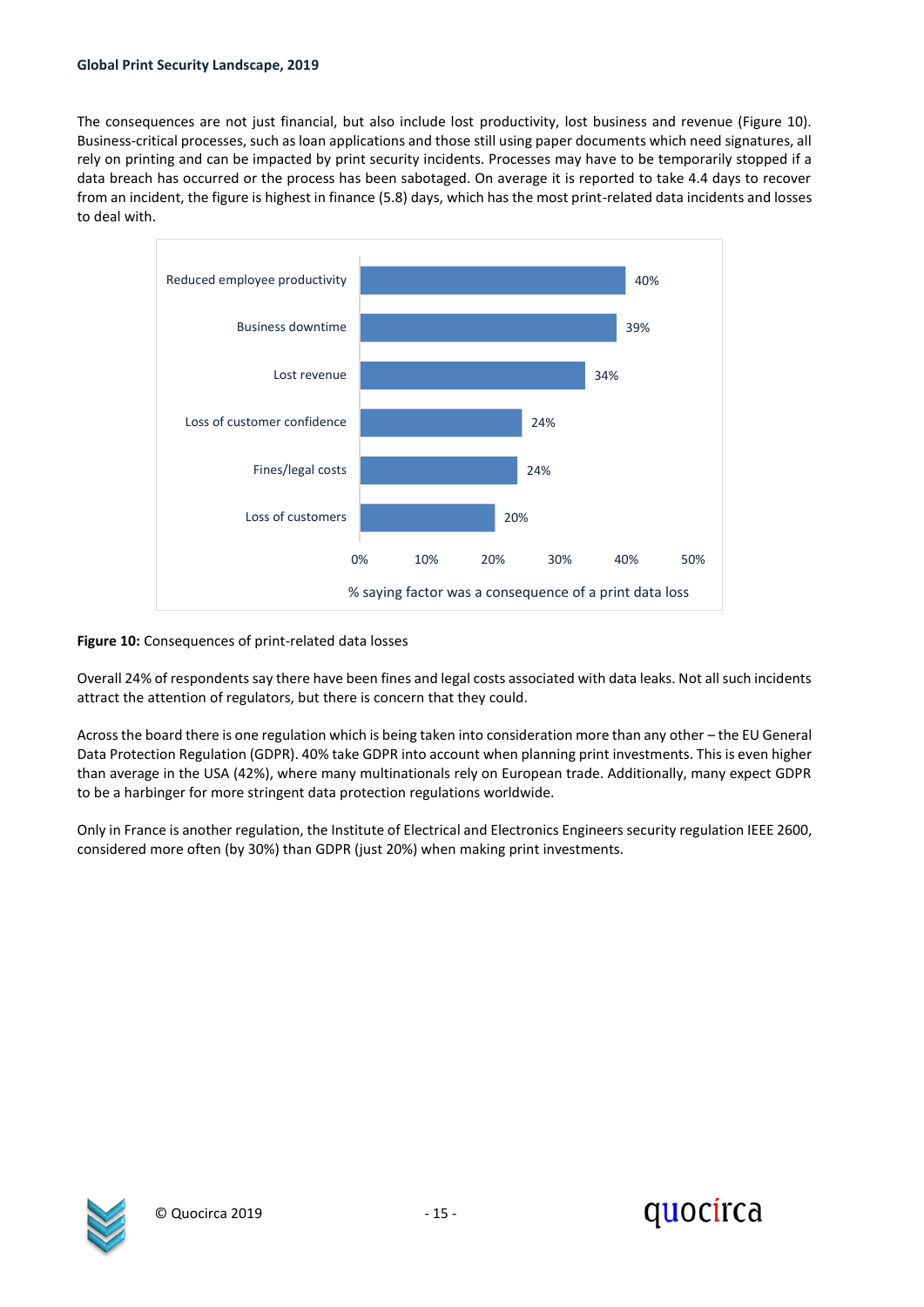# <span id="page-15-0"></span>Print security concerns, action and budget constraints

Effective print security requires an understanding of where the risks lie and how best to mitigate them. Asked about the perception of risk 70% worry about malware being implanted on print devices, making it the top concern by some way (Figure 11). This is followed by the related issues of hacks via printers and the compromise of printer access credentials, both selected by 60%. Perceived risks are less about printed information itself and more about print devices.



**Figure 11:** Concern with factors that may cause a print security incident (fairly or very concerned)

In the UK 70% worry about the accidental actions of internal users, just behind malware at 74%. When it comes to print, sending confidential output to printers in shared spaces or passing printed documents to the wrong recipients are the most likely errors.

UK respondents are right to worry; for those that have had incidents, when asked to state the actual factors involved, internal user accidents top the list by some margin (Figure 12), thought to be involved in 32% of incidents. The perceptions of risk and the reality do not align, potentially leading to too much focus on some risks and too little on others when it comes to taking protective measures.



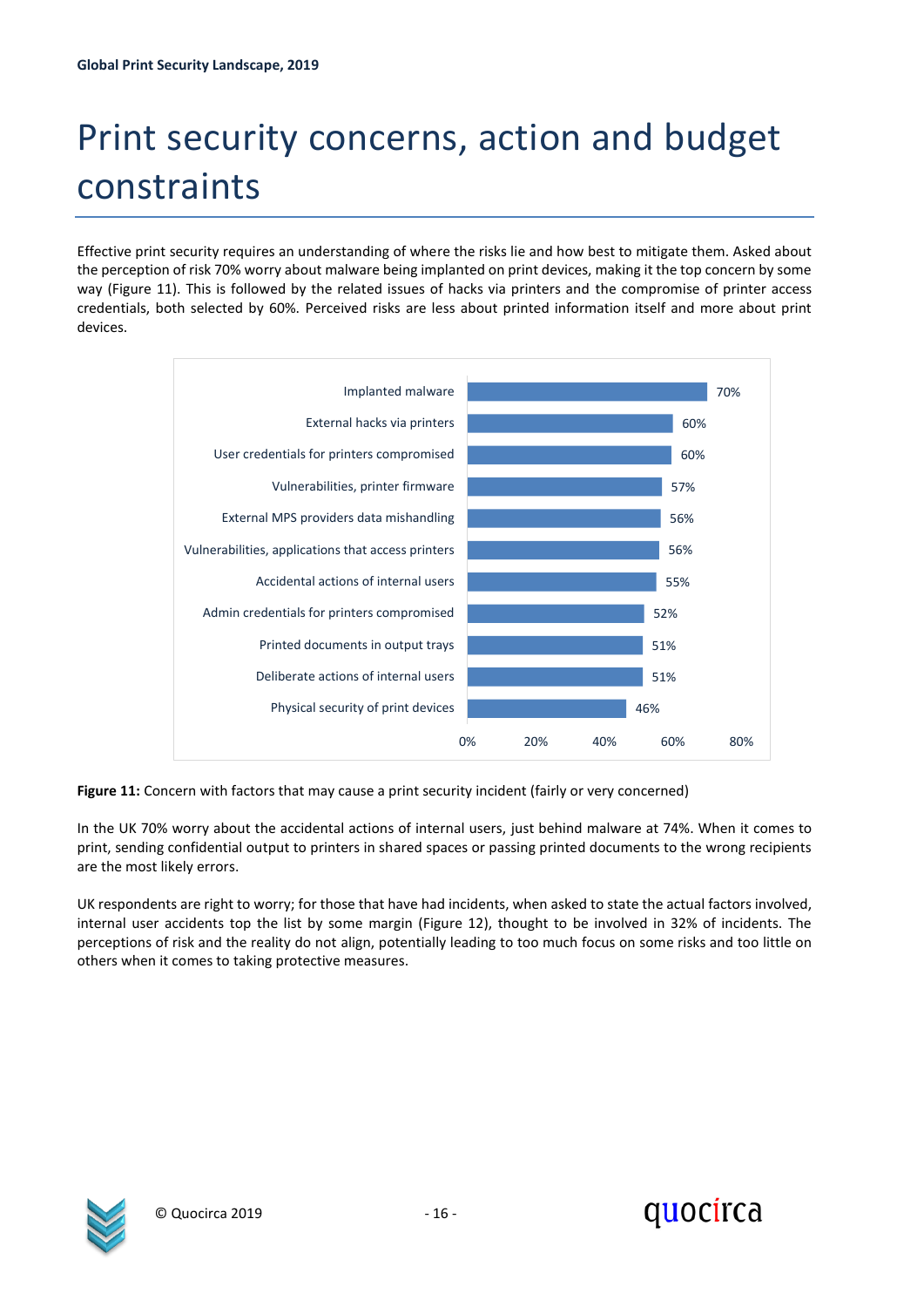

**Figure 12.** Factors that have played a part in actual security incidents

Whether it is perceived concerns, or the factors involved in actual incidents, the most cited factor inhibiting effective print security is budget constraints (Figure 13). However, whilst it tops the list, only 31% selected it and there are plenty of other reasons holding organisations back. These include poor integration of tools and a lack of internal skills. Internal skills might be further up the list, but for many it is less of a concern as they source such skills from third parties.



**Figure 13.** Inhibitors to effective print security



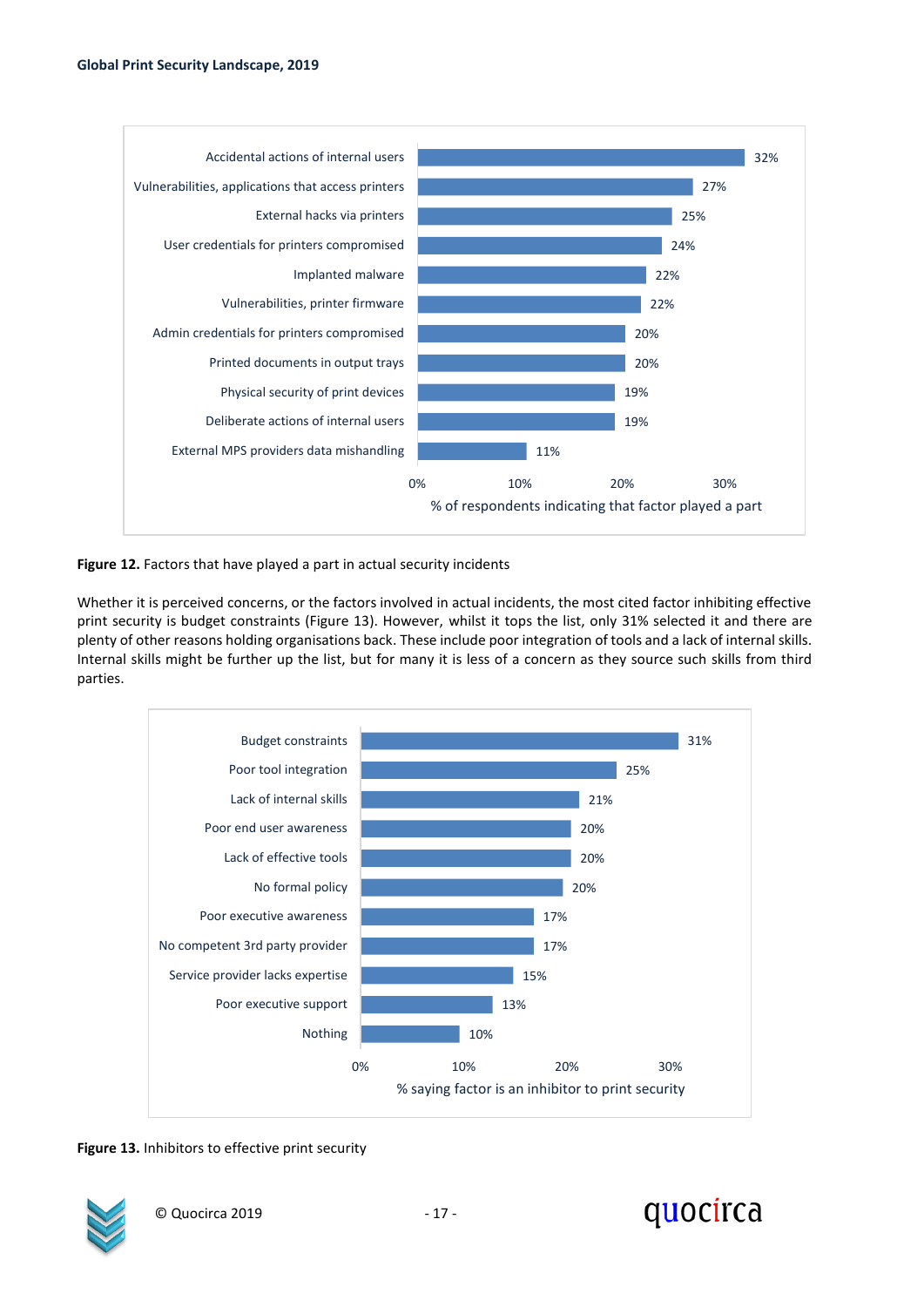## <span id="page-17-0"></span>MPS, security assessments and other measures

62% of organisations are now working with managed print service (MPS) providers to manage print requirements in general (Figure 14). However, this figure rises to 76% for print security leaders, whilst it is just 44% for laggards. Whilst it is possible to work with an MPS provider simply to manage print costs and peripherals, increasingly they are also delivering value-added services such as print security.



**Figure 14**: MPS adoption and print security maturity

That said, whilst the benefits of MPS seem widely accepted, 56% of MPS users worry about the security of the data collected by their providers. This is in line with general concerns about external service providers, so MPS providers should redouble efforts to communicate how safe their data handling is and turn security into a selling point. In reality, only 11% say an MPS provider mishandling data has been a factor in a real-world incident (see Figure 12), the least cited of any factor.

Print security assessments form the foundations of any print security plan and most MPS providers offer this service. The existence or absence of assessments is an element of Quocirca's print security maturity index. 70% of organisations currently carry out print security assessments, however, for more than half of these (38%) thisis a recent activity started within the last 12 months (Figure 15).



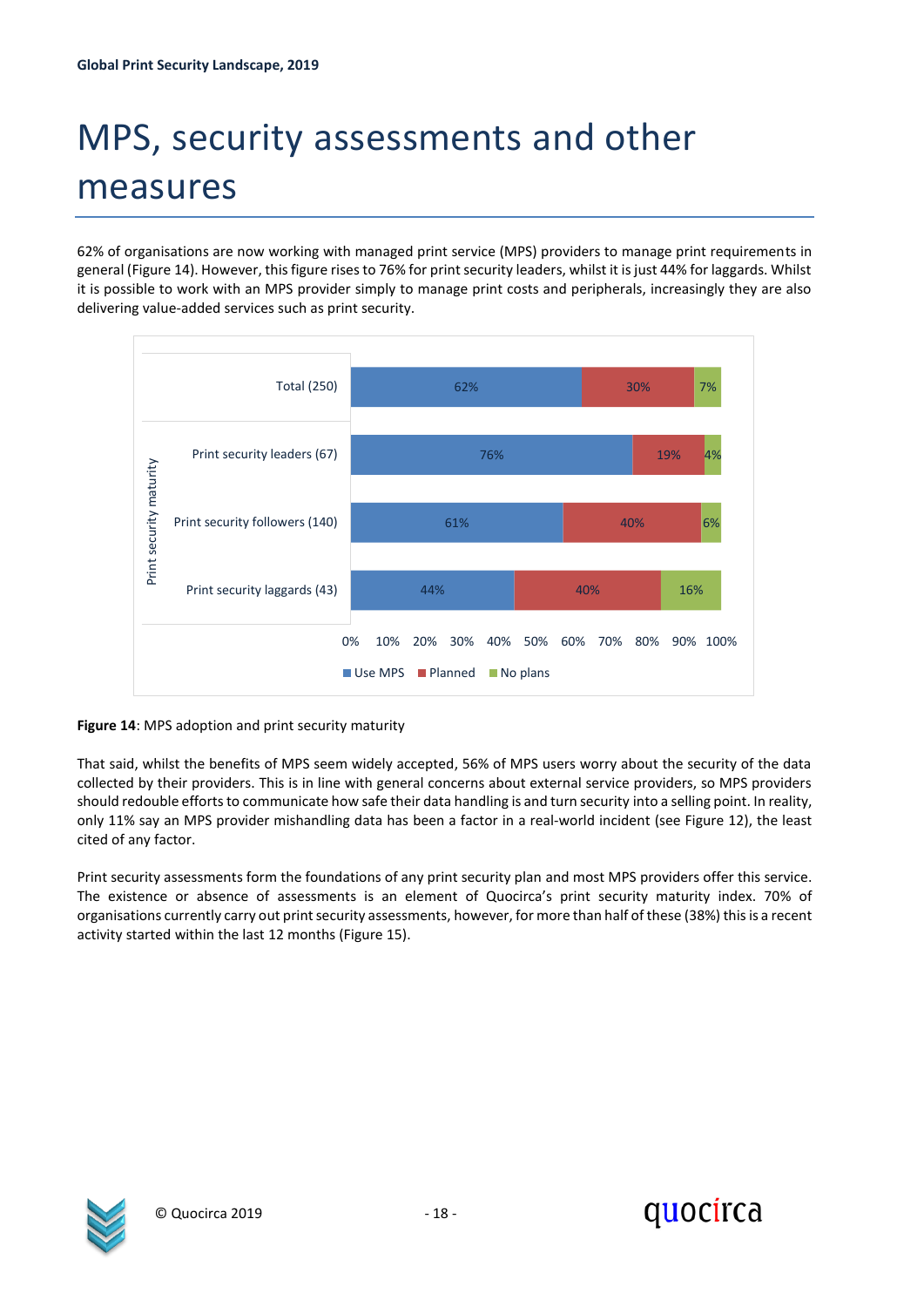

### **Figure 15:** Print security assessment usage

These assessments work. Those who have been carrying them out for some time have a higher confidence in print security than others, those not doing them the lowest confidence (Figure 16). Most assessments are carried out by third parties, either as part of an MPS service or as a specific activity via another service provider or managed security service provider (MSSP). Only 18% say assessments are carried out in house, a figure which rises highest, to 28%, in the public sector. Protecting against security threats is the most widely cited reason for carrying out assessments, selected by 47%, next on the list is meeting print security standards at 35%, regulatory compliance comes in at fifth, selected by 28%.



### **Figure 16:** Print security assessment impact on print security confidence

Whoever carries out assessments, guidance should be forthcoming for improving print security. There are five printspecific measures that are recommended, and which could be used more widely (Figure 17). Having any one of these in place increases an organisation's score on Quocirca's print security maturity index. Most likely to be in place was a formal print security policy (51%), followed by 48% applying regular firmware updates to printers, 40% using pull printing (which avoids documents being left in output trays), 37% using secure mobile printing and 36% taking advantage of third-party printer device security testing.



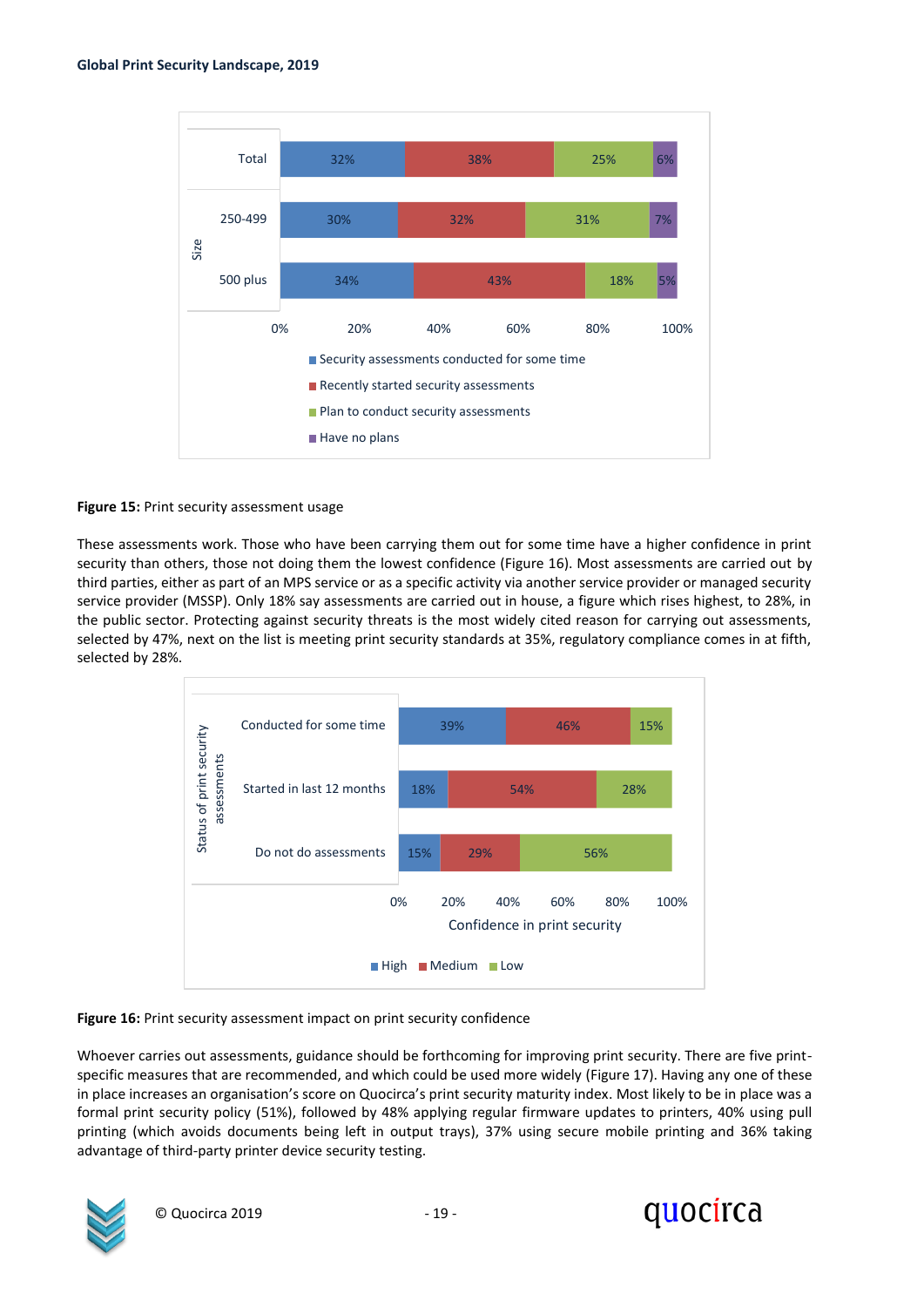

#### **Figure 17:** Adoption of print security measures

There are also several more generic security tools that can benefit the security of the print environment, such as security information and event management (SIEM), data loss prevention (DLP) and digital rights management (DRM), which are used by 39%, 38% and 33% of organisations respectively. For those using any of these measures, print specific or generic, the level of satisfaction is high, all scoring more than 4 out of 5.



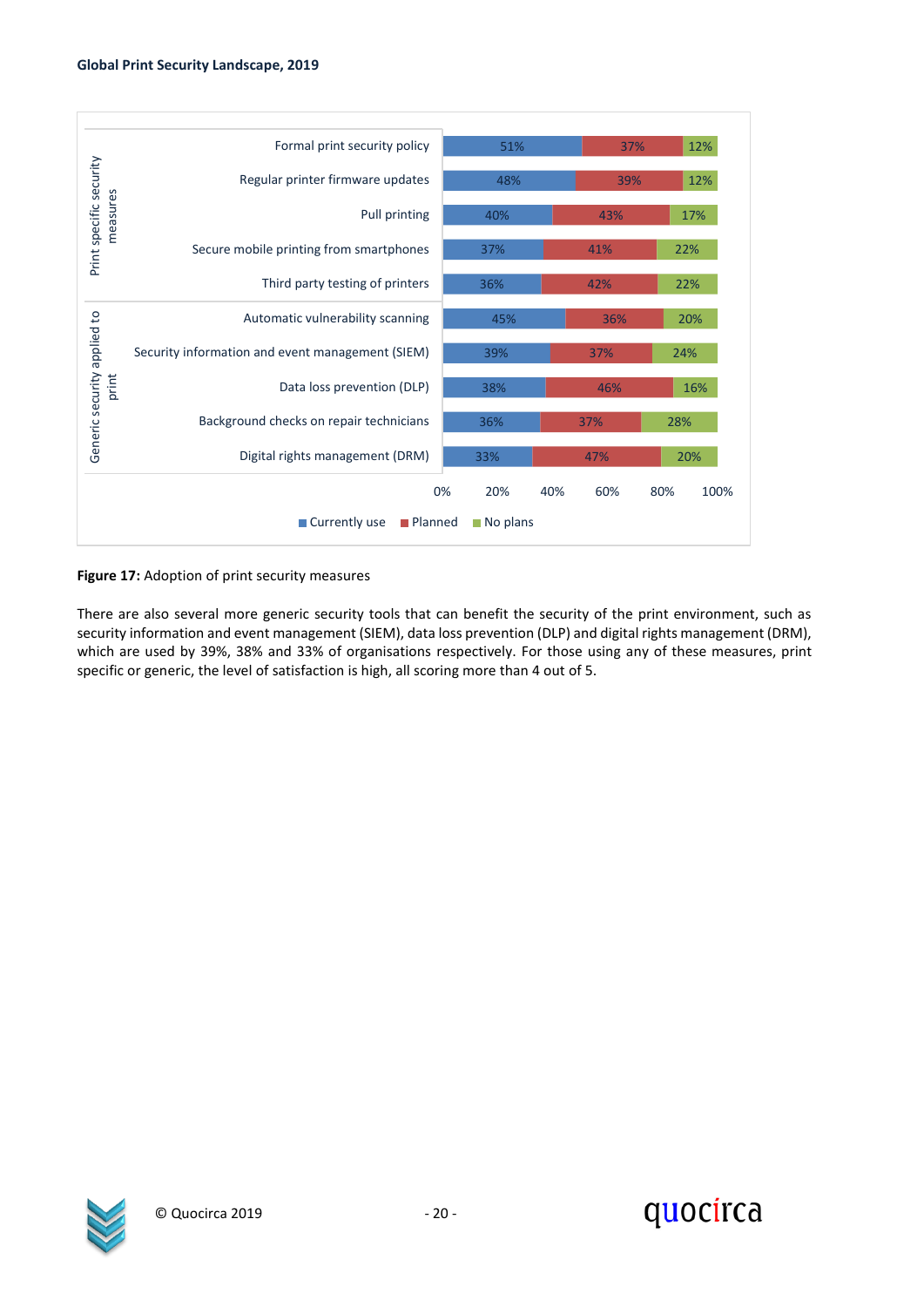### <span id="page-20-0"></span>Future outlook

Print security needs to be a strategic board-level issue, moving beyond the domain of the IT manager to the CISO and CIO. The continued high level of print-related data breaches demonstrates that businesses need to do more to protect their devices, network and data. An organisation's information security strategy can only be as strong as its weakest link. The expanding IoT security threat landscape means that the challenge of print security is moving beyond protecting the printed page. As IoT devices, smart MFPs are susceptible to the growing threat of DDoS attacks as well as providing an open gateway to the corporate network.

The threat to the print environment can be mitigated, but only a minority of organisations are currently succeeding. Those that are doing best, achieving the highest print security maturity scores, are some of the most prolific users of print. However, the threats exist for all organisations and print security laggards and followers can learn from the leaders.

Manufacturers must embed security into the architecture and interfaces of their products, in order to protect the lifecycle of devices, from inception to retirement. This means future proofing devices as they become more powerful, store more data and increase in functionality. MFPs should have the ability to run security updates automatically, validate new software and lock features where appropriate.

Devices should have the intelligence to identify a security event and communicate such events and remediate as appropriate. This means that print management functionality must be integrated in broader IT security management tools to provide remote warning notifications for errors or unusual activity.

Ultimately, print security demands a comprehensive approach that includes education, policy and technology. In today's compliance-driven environment, where the cost of a single data breach can run into millions, organisations must proactively embrace this challenge. By using the appropriate level of security for their business needs, an organisation can ensure that its most valuable asset – corporate and customer data – is protected. Managed Print Service providers are well positioned to provide the support and guidance needed. There is no room for complacency, given the far-reaching repercussions – legal, financial and reputational - of print related data losses.



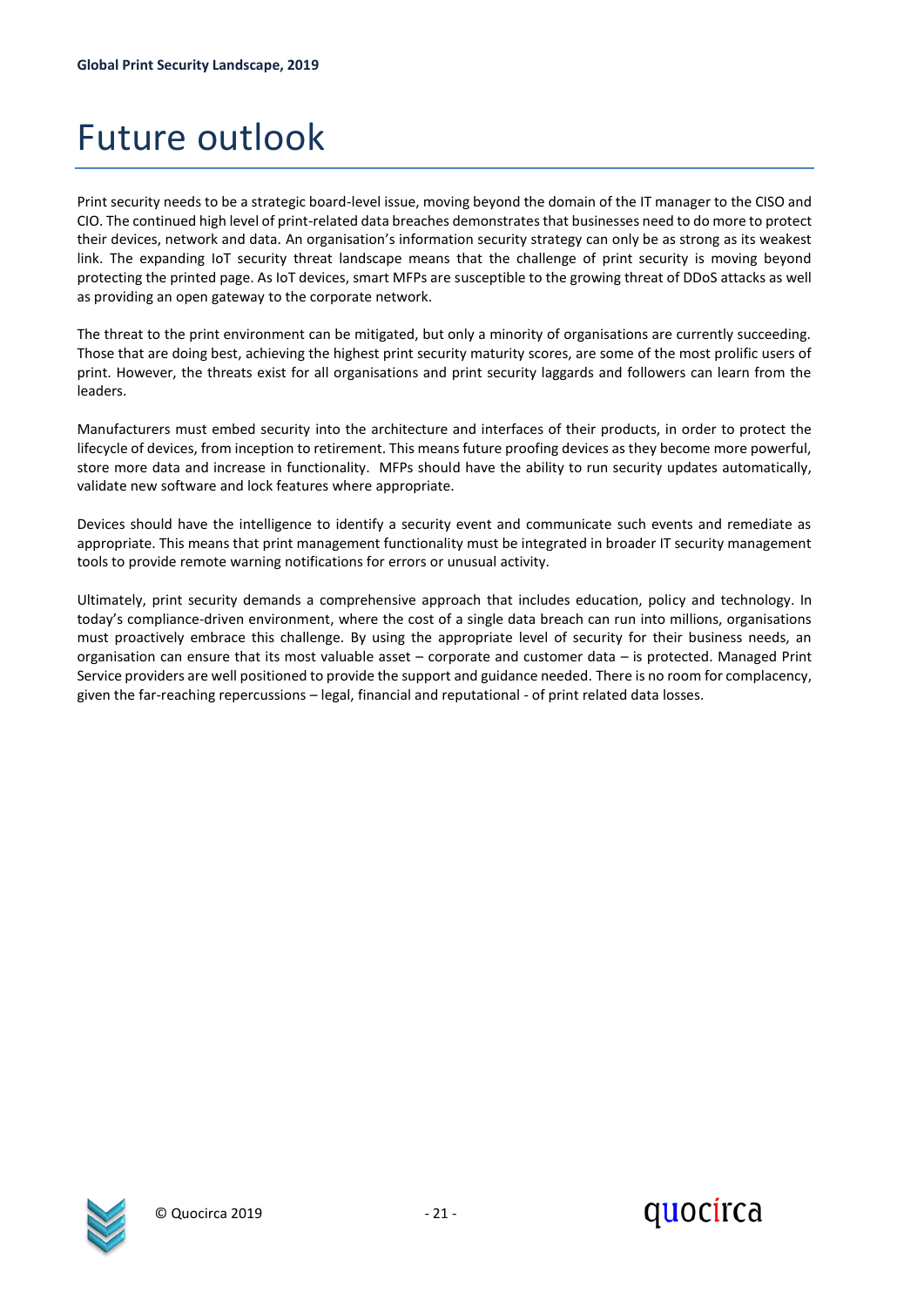## <span id="page-21-0"></span>Recommendations for IT decision makers

With businesses continuing to remain reliant on print for the foreseeable future, effective print security that forms an intrinsic part of an overall IT security plan enables the safe deployment of print infrastructure which addresses business objectives while protecting its assets. Print security needs to be firmly on the board agenda, with the risks understood by the CIO as well as the CISO.

Business leaders should consider the following when building a print security strategy:

### **1. A complete security ecosystem**

Given networked MFPs and printers are as connected as any other IT endpoint, and not only process confidential and sensitive information but also generate this as output, print security must be treated as a fundamental element of the broader security strategy. There are multiple layers to print security – encompassing the device, network and the documents/information they produce. This demands a comprehensive risk assessment.

### **2. Conduct a comprehensive security assessment**

The first step is to evaluate the existing fleet to discover potential security vulnerabilities, particularly when a mix of legacy and new devices have been deployed. Such insights provide organisations with visibility into their print environment and can set a foundation for ongoing monitoring of devices once the fleet is optimised and secured. Security assessments can vary widely from basic discovery to full assessments and are offered by most MPS providers.

#### **3. Print security starts with procurement**

Devices must be procured with security and remote management in mind. For the most effective control, devices should be based on common interfaces and standardised management tools. Evaluate devices that have built-in security such as intrusion detection, white-listing and syslog data collection with links to established SIEM tools.

### **4. Strengthen the processes for access credentials and vulnerability management**

One key security challenge is the ability to easily upgrade firmware and patch devices as soon as vulnerability is publicised. Older devices that are not patchable are a particular security risk. Consider automating the deployment of firmware updates.

Access credentials are a weak point for print devices, for example default admin accounts are often left in place. Once installed, default passwords should be changed to unique, complex, strong passwords, as advised by the National Institute of Standards and Technology.

### **5. Protect sensitive or private jobs while in motion**

End-to-end encryption of network traffic ensures secure transfer of print jobs to printers, however, as most printers cache content, locally stored data should also be encrypted. Many regulations require this, for example PCI DSS.

### **6. Continuously monitor the print environment and make use of analytics**

Knowing the current status of devices provides a secure view of the entire print environment. Consider using network monitoring and alerting tools such as ICMP, SNP and Syslog to regularly track devices and fix issues. MFPs generate a wealth of data, for example on authentication and usage. This can be used to identify potential security events and enable fast responses to attacks. If using an MPS provider check if it offers regular compliance reports, which should include data breach monitoring and reporting.

### **7. User education and training**

With many data loss incidents being caused unintentionally by internal users (32% of print security incidents involved the accidental actions of users in the current survey), it is vital that businesses have security training in place to educate employees on the importance of protecting sensitive information and raise awareness of relevant malicious threats. All organisations must better educate and train end users on the potential security risks associated with printing, many MPS providers will offer help with training needs.



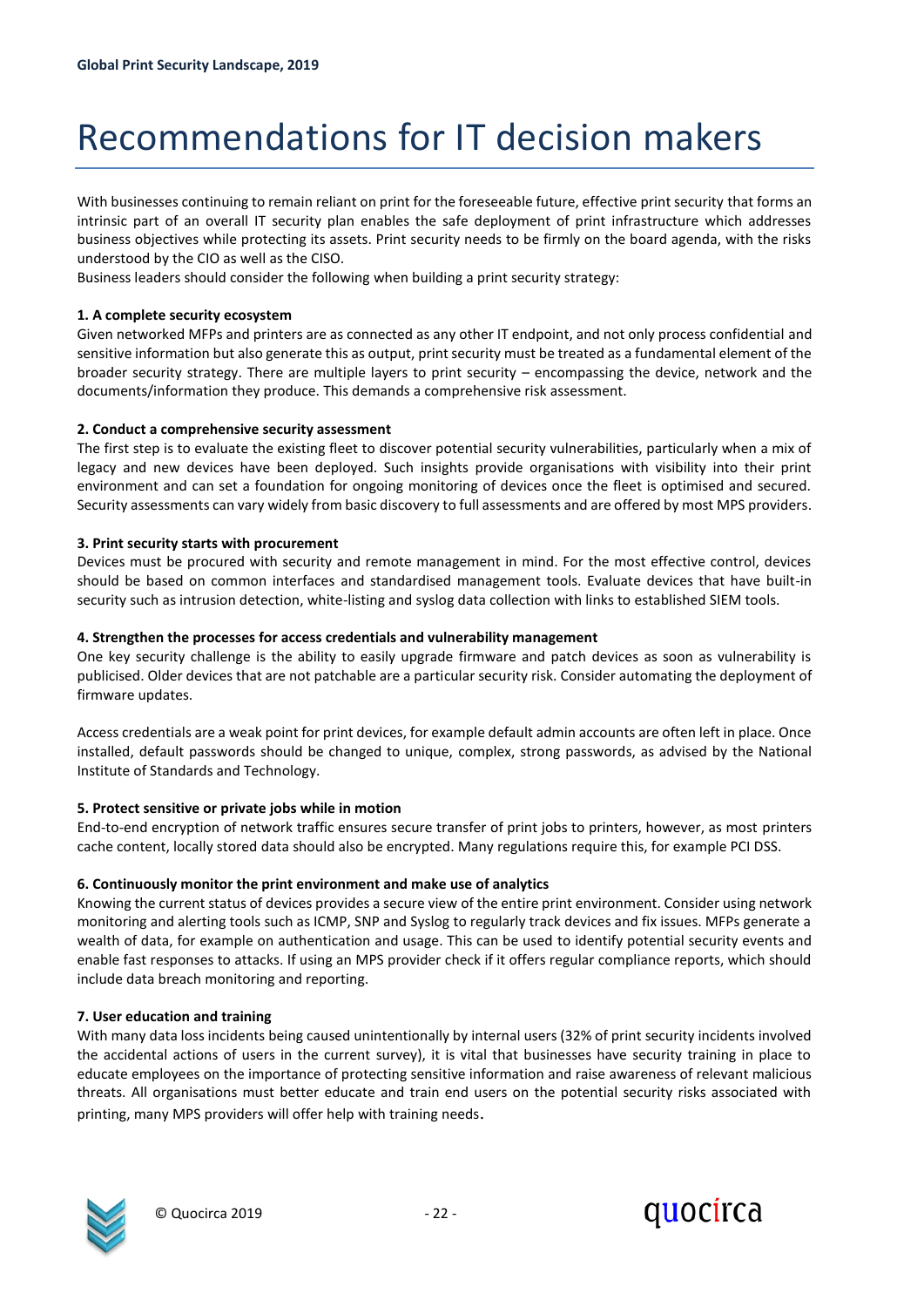## <span id="page-22-0"></span>Vendor profile: Brother

### **Quocirca opinion**

In a climate where the threat landscape continues to evolve and become more diverse, Brother believes that security is the highest priority for organisations concerning their print environment. It strives to continuously strengthen its capabilities in this area, researching new enhancements to products and services, and dedicating engineering resource to develop appropriate responses to evolving security threats.

Security considerations are integral to Brother's product, MPS and solutions offering. It also considers a wider security approach and recommends customers' security strategies should include elements such as NAC (Network Access Control) technology for controlling access to the network by devices and users. While Brother does not offer its own NAC solution, it does work with NAC vendors to ensure clients' network environments are secure. Brother ensures European GDPR considerations are at the centre of its Cloud Computing and MPS strategy. Each MPS agreement can be tailored to fit the needs of the customer, and Brother Partners can offer additional services to be included in order to create a unique proposition.

Brother supports industry-standard communications protocols and encryption. TLS/SSL (Transport Layer Security/Secure Socket Layer) encryption, the same encryption used in e-commerce to protect bank and credit card details, is in-built into its hardware, enabling documents to be encrypted at up to 256-bit during transmission over the network. Moreover, Brother devices can connect directly to internal or external secure environments using builtin IPsec support; communicate with network resources using SMB v3 (Server Message Block); can be managed via encrypted SNMP v3 (Simple Network Management Protocol) even during remote set-up and routine maintenance; and conform to the high security standards determined by IEEE 802.1x, whether hardwired with a cable or via an organisation's wireless infrastructure.

Other security features include the ability to enable or disable individual communication protocols at a granular level, which reduces the potential attack surface while still allowing users to perform fundamental tasks. Administrator passwords are encrypted and the configuration interface times-out after a period of inactivity.

Considering that, to all intents and purposes, printers and scanners are IoT devices even though they run standard TCP/IP services, Brother also has features which help to securely protect data communications, including IP Filtering which prevents access to the device over the network, and Protocol Control, a feature that allows administrators to enable or disable individual communication protocols at a granular level, which reduces the potential attack surface while still allowing users to perform fundamental tasks. Brother also routinely implements a more secure version of an existing standard protocol; for example, the SMB protocol is often used as a way of disseminating ransomware attacks, yet the most recent version of SMB (v3) is not vulnerable in this way, and therefore has been implemented in its devices.

Brother printers include several features to securely protect devices by taking automated action. This includes automatic intrusion detection, where a device automatically reboots if it senses threats, ensuring the integrity of the device and the wider print environment. Temporary print data is protected and encrypted in the device using a proprietary algorithm. Device firmware is also digitally signed and checked before update to prevent malicious code being uploaded to the device.

Dependent on the model, other hardware-centric security functions include Setting Lock, which restricts access to the device's settings through its control panel and Secure Function Lock, which prevents access to both the device's settings and certain functions. This allows administrators to decide who can do what with each machine, for instance controlling which users are able to fax and scan, or imposing monthly limits, through unique PIN numbers, NFC access cards or Active Directory/LDAP integration. Solutions are also available to secure the paper input tray, ideal for use in environments where access to pre-printed security paper, such as checks and prescriptions, must be strictly controlled to prevent theft or unauthorised use.



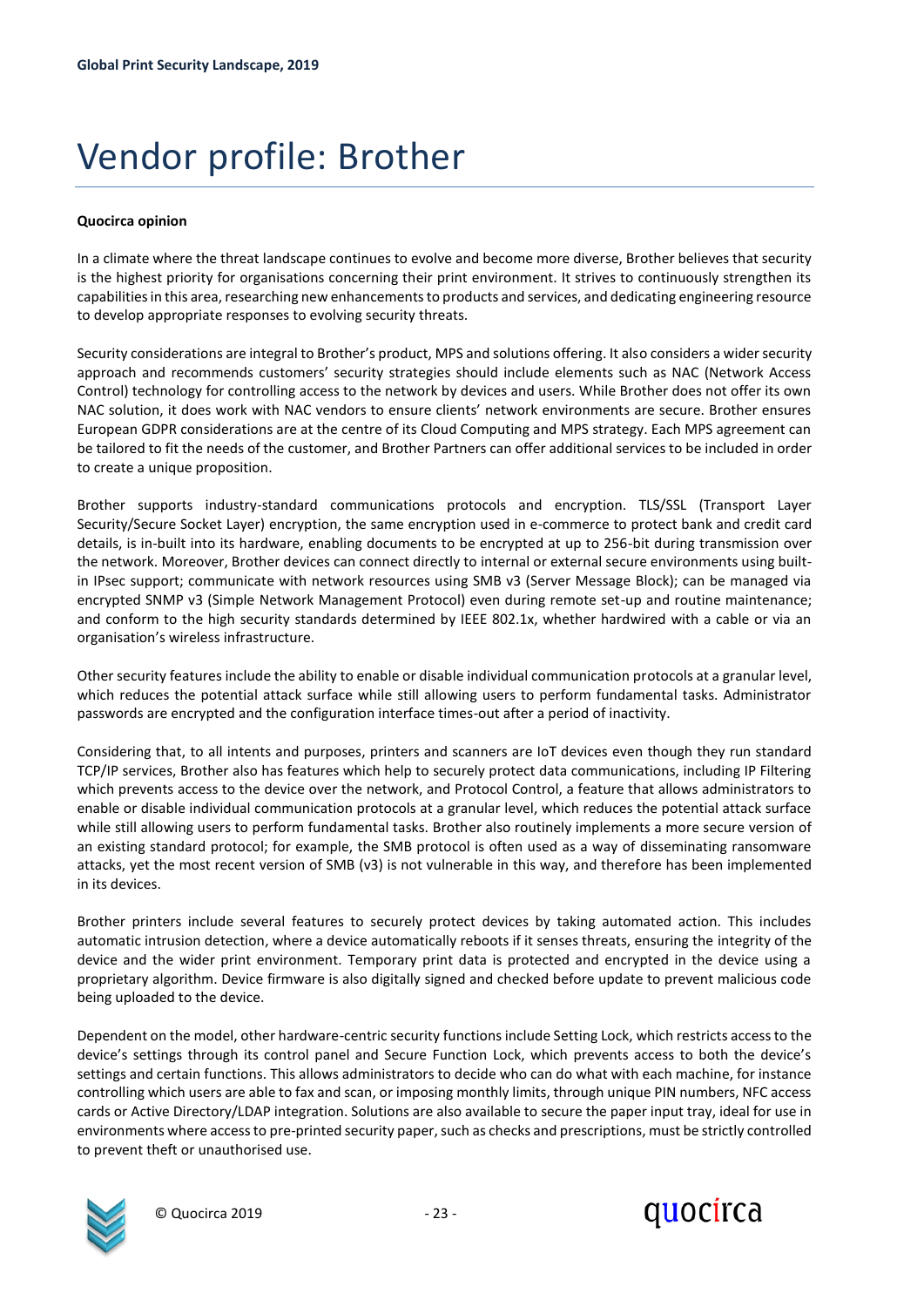Due to the risk associated with internal persistent storage, Brother doesn't offer hard disks as an option for its SMB range of printers, and upon power-off, printers do not retain any document data in memory.

#### **Product overview**

Brother offers a range of proprietary tools and utilities that can monitor usage and audit printing practices, and supports third-party solutions including Nuance, Papercut, Ringdale and One Q among others, to enable customers to protect data and create a secure print environment.

Key features include:

- **PrintSmart Secure Pro.** Users can collect documents from any printer that is connected to the PrintSmart Secure Pro server using a PIN or, where supported, NFC Card authentication.
- **Mass Deployment Tool.** Provides a configuration interface to enable a variety of device settings to be managed. It allows users to install and manage multiple local or network connected devices quickly and easily, without having to install additional software.
- **Meter Read Tool.** Communicates with Brother USB or network-connected devices and reports on device status. It collects usage information and can notify of any machine errors or if consumables are running low.
- **BRAdmin Professional.** Allows system administrators to view and control the status of Brother networkconnected products (as well as most other SNMP-compliant network printing devices) from a Windows computer on the same network.
- **Secure Print.** Allows users to delay printing until they are physically in front of the printer, by configuring an optional PIN for that user. When printing a confidential document, the user simply assigns the PIN number to that job in the print driver, which is then required to unlock the device for printing.
- **Secure Print+.** Works much in the same way as Secure Print except an optional NFC access card is configured, users then assign the NFC access card to a job in the print driver which unlocks the printer.
- **Secure PDF.** Brother's single and multifunction scanners enable scanned documents to be turned into a four-digit PIN-protected secure PDF.
- **Scan to Secure File Transfer Protocol (SFTP).** This establishes a private and safe data stream, and by controlling access to SFTP servers, organisations can help keep their whole network secure.
- **Watermark print.** Watermarked documents ensure that the origin of every page of a printed document is carried through any copies subsequently made.
- **Print identification**. The date and time, login user name or other personal identification may be added to the header or footer of each printed page independently from the document being printed.



quocirca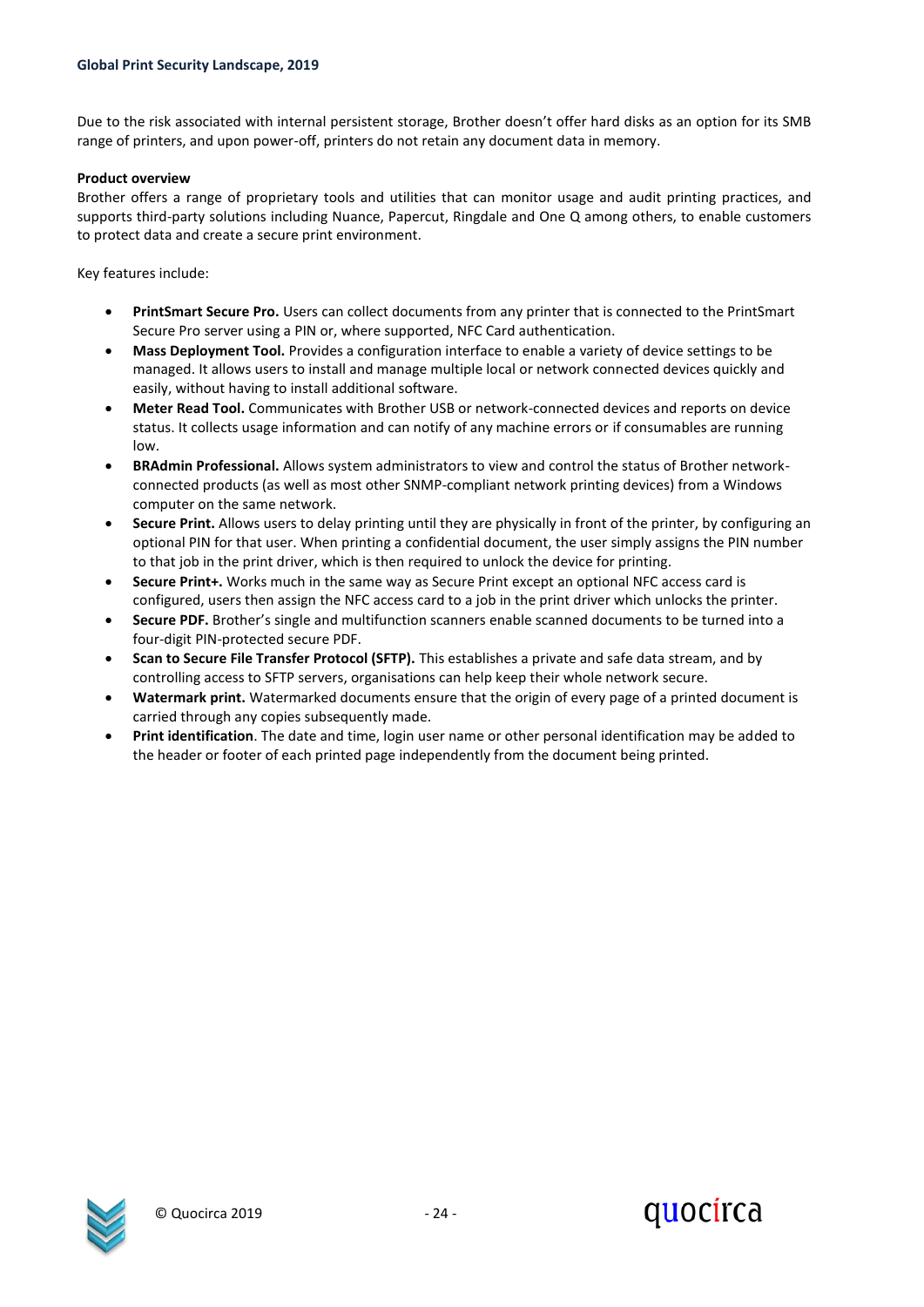## <span id="page-24-0"></span>Appendix 1 – Demographics

Breakdown of sample showing actual respondent numbers





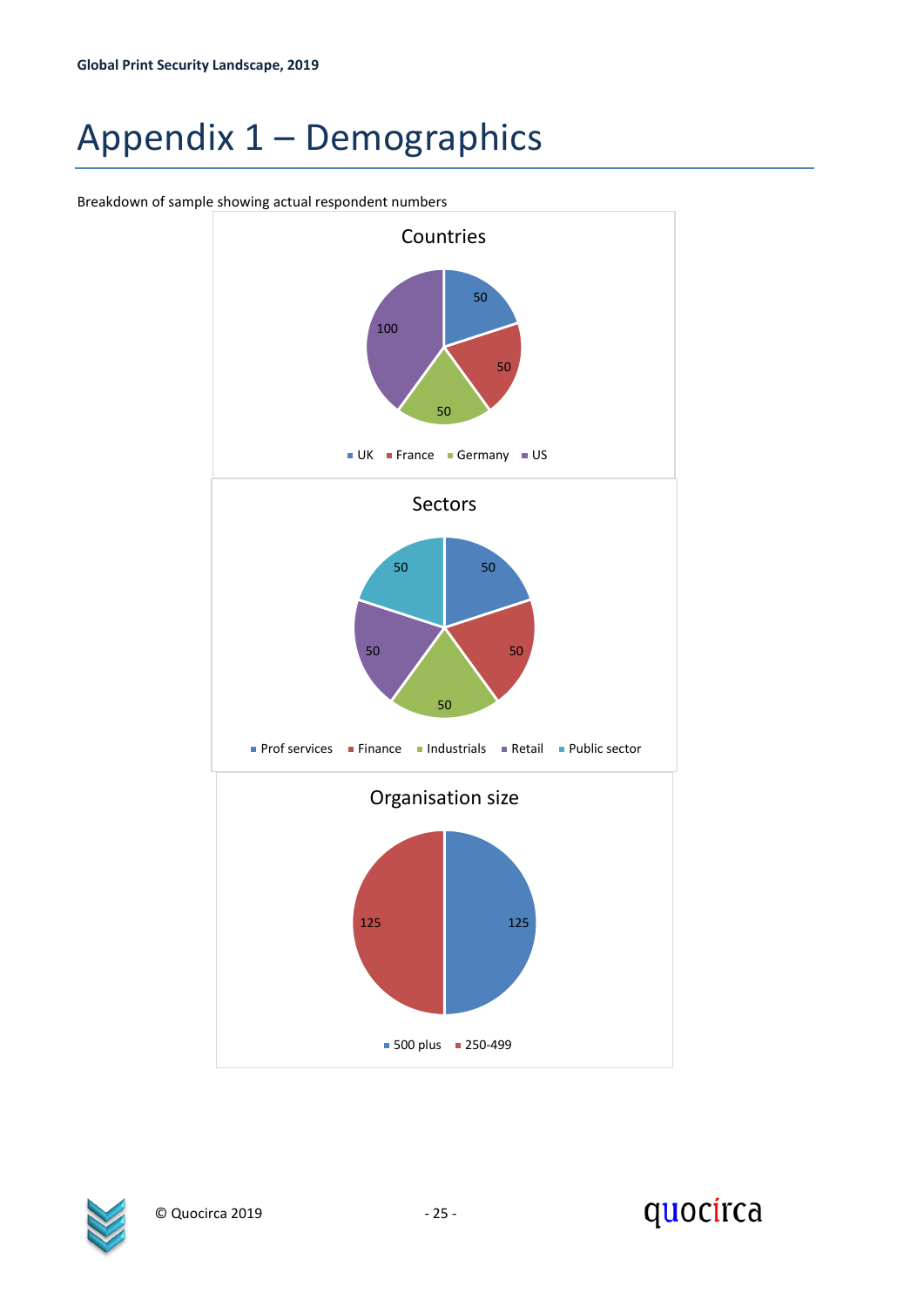# <span id="page-25-0"></span>Appendix 2 – Print security maturity index

The print security maturity index has a maximum value of 35, but this is recast as a score out of 10 in the report. The index indicates how advanced a given organisation is with its print security planning and deployment. The index is based on seven factors, each given a weighting in the index as indicated below.

Annual print security spending as a proportion of overall security spending (weight = 25%)

- More than  $20\% = 5$
- $\bullet$  15-20% = 5
- $10-15% = 4$
- $6 10\% = 3$
- $4 6\% = 2$
- $2 4\% = 1$
- $1 2\% = 1$
- $0%$  none = 0
- Don't know = 0

Whether print security assessments are carried out (weight = 25%)

- We have carried out assessments for more than 12 months = 5
- We have started to carry assessments within the last 12 months  $=$  4
- We plan to start assessments in the next 12 months  $=$  3
- We plan to start assessments, but not within the next 12 months = 2
- We should do assessments, but have no plans =  $1$
- We do not carry out assessments and see no value in them  $= 0$
- Don't know  $= 0$

Whether five print security-specific capabilities are in place

- Pull printing (weight = 10%)
- A formal print security policy stating how print security should be ensured and the policy enforced (weight = 10%)
- Secure mobile printing from smartphones (weight = 10%)
- Third party testing for printing devices (weight = 10%)
- Firmware updates (weight = 10%)

For each print security capability

- $\bullet$  Currently use = 5
- Plan to use in next 12 months = 3
- Plan to use beyond 12 months = 2
- No plans to use  $= 0$
- Don't know  $= 0$



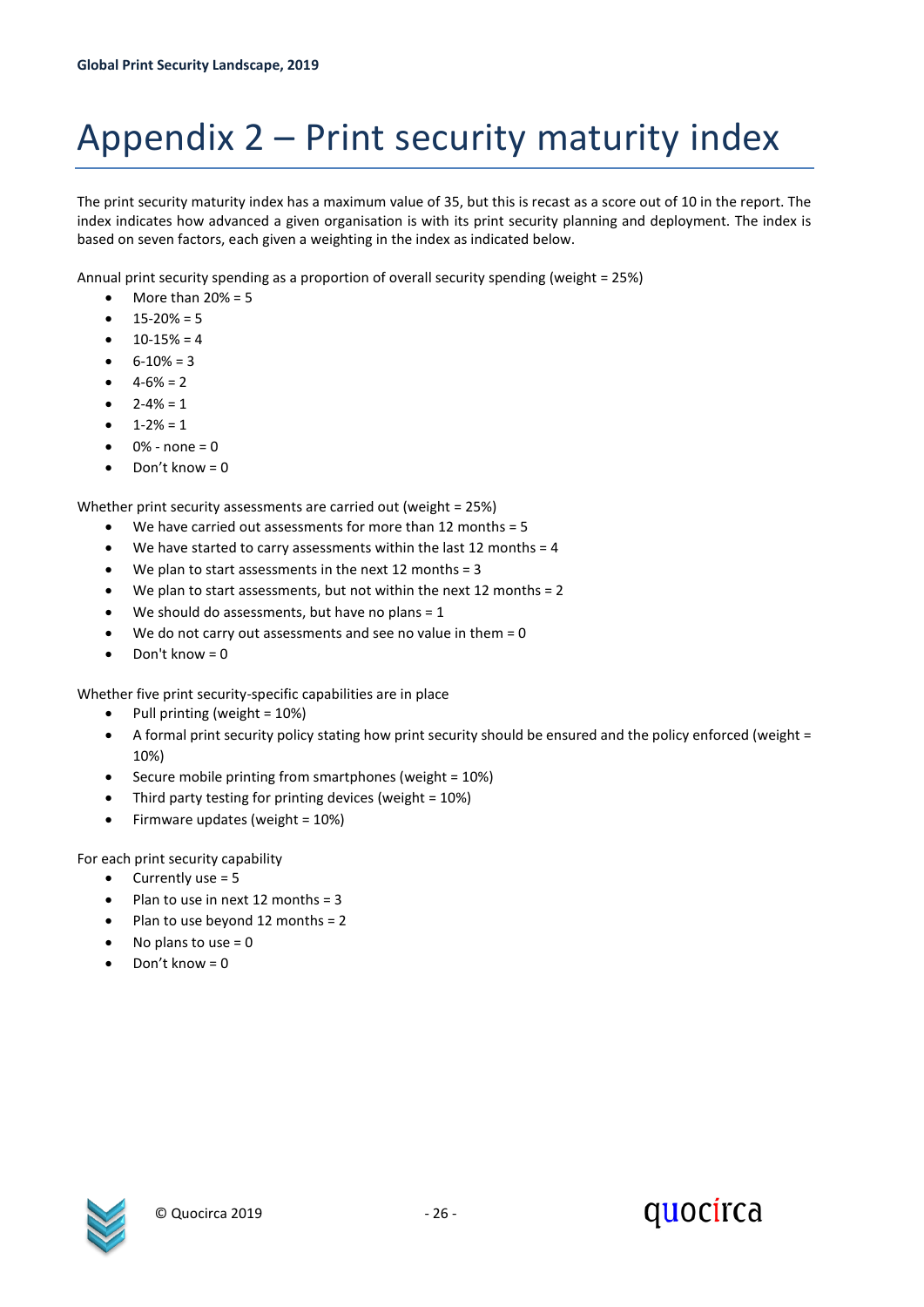# <span id="page-26-0"></span>Appendix 3 – Use of Managed Print Services